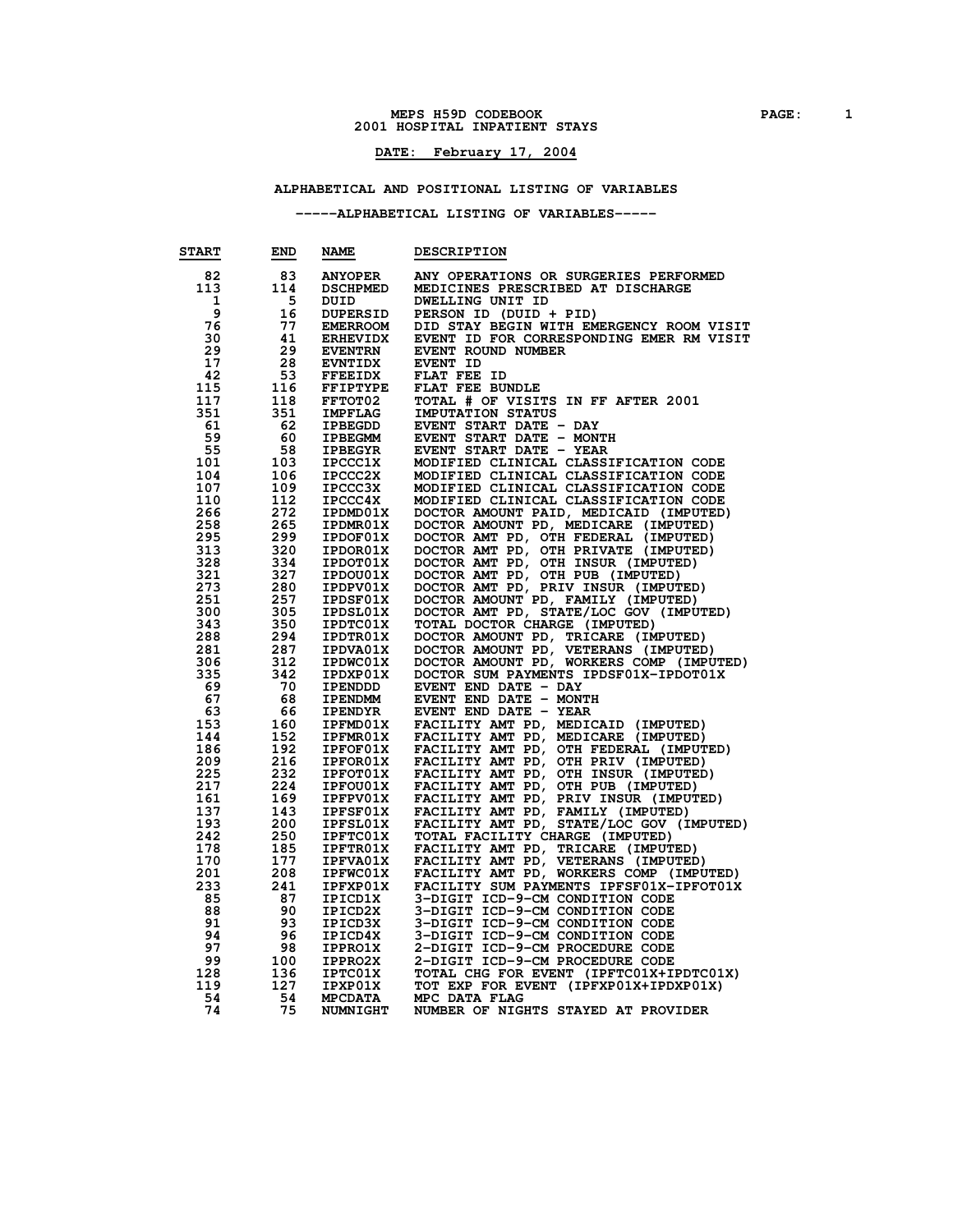#### **MEPS H59D CODEBOOK PAGE: 2 HOSPITAL INPATIENT STAYS**

## **DATE: February 17, 2004**

### **ALPHABETICAL AND POSITIONAL LISTING OF VARIABLES**

### **-----ALPHABETICAL LISTING OF VARIABLES-----**

| <b>START</b> | <b>END</b> | <b>NAME</b>     | <b>DESCRIPTION</b>                       |
|--------------|------------|-----------------|------------------------------------------|
| 71           | 73         | NUMNIGHX        | # OF NIGHTS IN HOSPITAL - EDITED/IMPUTED |
| 352          | 363        | <b>PERWTO1F</b> | FINAL PERSON LEVEL WEIGHT, 2001          |
| 6            | 8          | PID             | PERSON NUMBER                            |
| 80           | 81         | <b>RSNINHOS</b> | REASON ENTERED HOSPITAL                  |
| 78           | 79         | <b>SPECCOND</b> | HOSPITAL STAY RELATED TO CONDITION       |
| 84           | 84         | <b>VAPLACE</b>  | VA FACILITY FLAG                         |
| 367          | 368        | VARPSU01        | VARIANCE ESTIMATION PSU, 2001            |
| 364          | 366        | <b>VARSTR01</b> | VARIANCE ESTIMATION STRATUM, 2001        |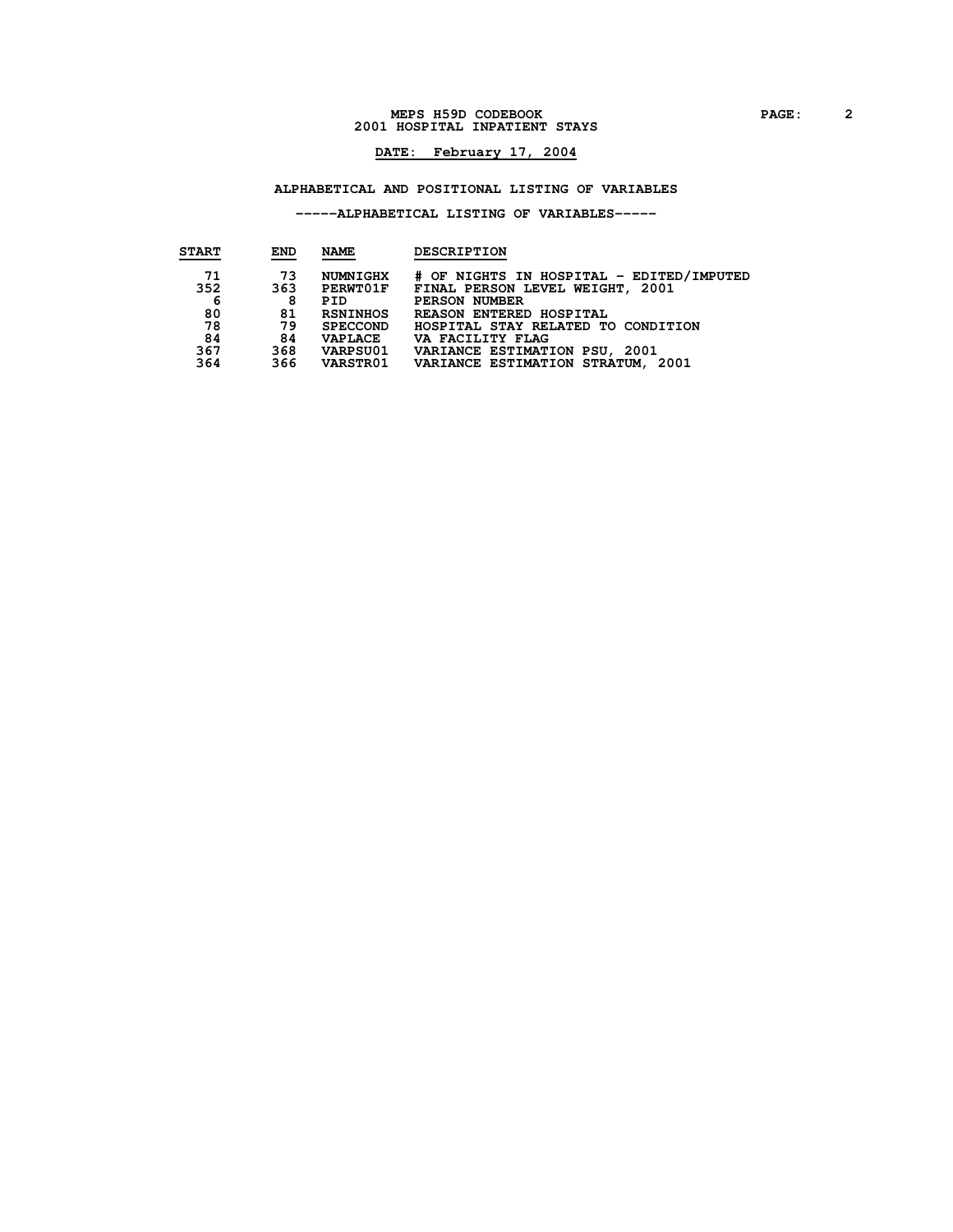#### **MEPS H59D CODEBOOK PAGE: 3 HOSPITAL INPATIENT STAYS**

## **DATE: February 17, 2004**

## **ALPHABETICAL AND POSITIONAL LISTING OF VARIABLES**

### **-----POSITIONAL LISTING OF VARIABLES-----**

| <b>START</b> | <b>END</b> | <b>NAME</b>     | <b>DESCRIPTION</b>                                                                 |
|--------------|------------|-----------------|------------------------------------------------------------------------------------|
| 1            | 5          | DUID            | DWELLING UNIT ID                                                                   |
| 6            | 8          | PID             | PERSON NUMBER                                                                      |
| 9            | 16         | <b>DUPERSID</b> | PERSON ID (DUID + PID)                                                             |
| 17           | 28         | <b>EVNTIDX</b>  | <b>EVENT ID</b>                                                                    |
| 29           | 29         | <b>EVENTRN</b>  | EVENT ROUND NUMBER                                                                 |
| 30           | 41         | <b>ERHEVIDX</b> | EVENT ID FOR CORRESPONDING EMER RM VISIT                                           |
| 42           | 53         | <b>FFEEIDX</b>  | FLAT FEE ID                                                                        |
| 54           | -54        | <b>MPCDATA</b>  | MPC DATA FLAG                                                                      |
| 55           | -58        | <b>IPBEGYR</b>  | EVENT START DATE - YEAR                                                            |
| 59           | -60        | IPBEGMM         | EVENT START DATE - MONTH                                                           |
| 61           | 62         | <b>IPBEGDD</b>  | EVENT START DATE - DAY                                                             |
| 63           | 66         | <b>IPENDYR</b>  | EVENT END DATE - YEAR                                                              |
| 67           | -68        | <b>IPENDMM</b>  | EVENT END DATE - MONTH                                                             |
| 69           | 70         | IPENDDD         | EVENT END DATE - DAY                                                               |
| 71           | 73         | <b>NUMNIGHX</b> | # OF NIGHTS IN HOSPITAL - EDITED/IMPUTED                                           |
| 74           | 75         | <b>NUMNIGHT</b> | NUMBER OF NIGHTS STAYED AT PROVIDER                                                |
| 76           | 77         | <b>EMERROOM</b> | DID STAY BEGIN WITH EMERGENCY ROOM VISIT                                           |
| 78           | 79         | <b>SPECCOND</b> | HOSPITAL STAY RELATED TO CONDITION                                                 |
| 80           | 81         | <b>RSNINHOS</b> | REASON ENTERED HOSPITAL                                                            |
| 82           | 83         | <b>ANYOPER</b>  | ANY OPERATIONS OR SURGERIES PERFORMED                                              |
| 84           | 84         | <b>VAPLACE</b>  | VA FACILITY FLAG                                                                   |
| 85           | 87         | IPICD1X         | 3-DIGIT ICD-9-CM CONDITION CODE                                                    |
| 88           | - 90       | IPICD2X         | 3-DIGIT ICD-9-CM CONDITION CODE                                                    |
| 91           | - 93       | IPICD3X         | 3-DIGIT ICD-9-CM CONDITION CODE                                                    |
| 94           | 96         | IPICD4X         | 3-DIGIT ICD-9-CM CONDITION CODE                                                    |
| 97           | 98         | <b>IPPRO1X</b>  | 2-DIGIT ICD-9-CM PROCEDURE CODE                                                    |
| 99           | 100        | <b>IPPRO2X</b>  | 2-DIGIT ICD-9-CM PROCEDURE CODE                                                    |
| 101          | 103        | <b>IPCCC1X</b>  | MODIFIED CLINICAL CLASSIFICATION CODE                                              |
| 104          | 106        | <b>IPCCC2X</b>  | MODIFIED CLINICAL CLASSIFICATION CODE                                              |
| 107          | 109        | IPCCC3X         | MODIFIED CLINICAL CLASSIFICATION CODE                                              |
| 110          | 112        | <b>IPCCC4X</b>  | MODIFIED CLINICAL CLASSIFICATION CODE                                              |
| 113          | 114        | <b>DSCHPMED</b> | MEDICINES PRESCRIBED AT DISCHARGE                                                  |
| 115          | 116        | <b>FFIPTYPE</b> | FLAT FEE BUNDLE                                                                    |
| 117          | 118        | <b>FFTOT02</b>  | TOTAL # OF VISITS IN FF AFTER 2001                                                 |
| 119          | 127        | IPXP01X         | TOT EXP FOR EVENT (IPFXP01X+IPDXP01X)                                              |
| 128          | 136        | <b>IPTC01X</b>  | TOTAL CHG FOR EVENT (IPFTC01X+IPDTC01X)                                            |
| 137          | 143        | <b>IPFSF01X</b> | FACILITY AMT PD, FAMILY (IMPUTED)                                                  |
| 144          | 152        | <b>IPFMR01X</b> | FACILITY AMT PD, MEDICARE (IMPUTED)                                                |
| 153          | 160        | <b>IPFMD01X</b> | FACILITY AMT PD, MEDICAID (IMPUTED)                                                |
| 161          | 169        | IPFPV01X        | FACILITY AMT PD, PRIV INSUR (IMPUTED)                                              |
| 170          | 177        | <b>IPFVA01X</b> | FACILITY AMT PD, VETERANS (IMPUTED)                                                |
| 178          | 185        | <b>IPFTR01X</b> | FACILITY AMT PD, TRICARE (IMPUTED)                                                 |
| 186          | 192        | <b>IPFOF01X</b> | FACILITY AMT PD, OTH FEDERAL (IMPUTED)<br>FACILITY AMT PD, STATE/LOC GOV (IMPUTED) |
| 193          | 200        | <b>IPFSL01X</b> |                                                                                    |
| 201          | 208        | <b>IPFWC01X</b> | FACILITY AMT PD, WORKERS COMP (IMPUTED)                                            |
| 209          | 216        | <b>IPFOR01X</b> | FACILITY AMT PD, OTH PRIV (IMPUTED)                                                |
| 217          | 224        | <b>IPFOU01X</b> | FACILITY AMT PD, OTH PUB (IMPUTED)                                                 |
| 225          | 232        | <b>IPFOT01X</b> | FACILITY AMT PD, OTH INSUR (IMPUTED)                                               |
| 233          | 241        | <b>IPFXP01X</b> | FACILITY SUM PAYMENTS IPFSF01X-IPFOT01X                                            |
| 242          | 250        | <b>IPFTC01X</b> | TOTAL FACILITY CHARGE (IMPUTED)                                                    |
| 251          | 257        | <b>IPDSF01X</b> | DOCTOR AMOUNT PD, FAMILY (IMPUTED)                                                 |
| 258          | 265        | <b>IPDMR01X</b> | DOCTOR AMOUNT PD, MEDICARE (IMPUTED)                                               |
| 266          | 272        | IPDMD01X        | DOCTOR AMOUNT PAID, MEDICAID (IMPUTED)                                             |
| 273          | 280        | IPDPV01X        | DOCTOR AMT PD, PRIV INSUR (IMPUTED)                                                |
| 281          | 287        | IPDVA01X        | DOCTOR AMOUNT PD, VETERANS (IMPUTED)<br>DOCTOR AMOUNT PD, TRICARE (IMPUTED)        |
| 288          | 294        | <b>IPDTRO1X</b> |                                                                                    |
| 295          | 299        | IPDOF01X        | DOCTOR AMT PD, OTH FEDERAL (IMPUTED)<br>DOCTOR AMT PD, STATE/LOC GOV (IMPUTED)     |
| 300          | 305        | IPDSL01X        |                                                                                    |
| 306          | 312        | <b>IPDWC01X</b> | DOCTOR AMOUNT PD, WORKERS COMP (IMPUTED)                                           |
| 313          | 320        | IPDOR01X        | DOCTOR AMT PD, OTH PRIVATE (IMPUTED)                                               |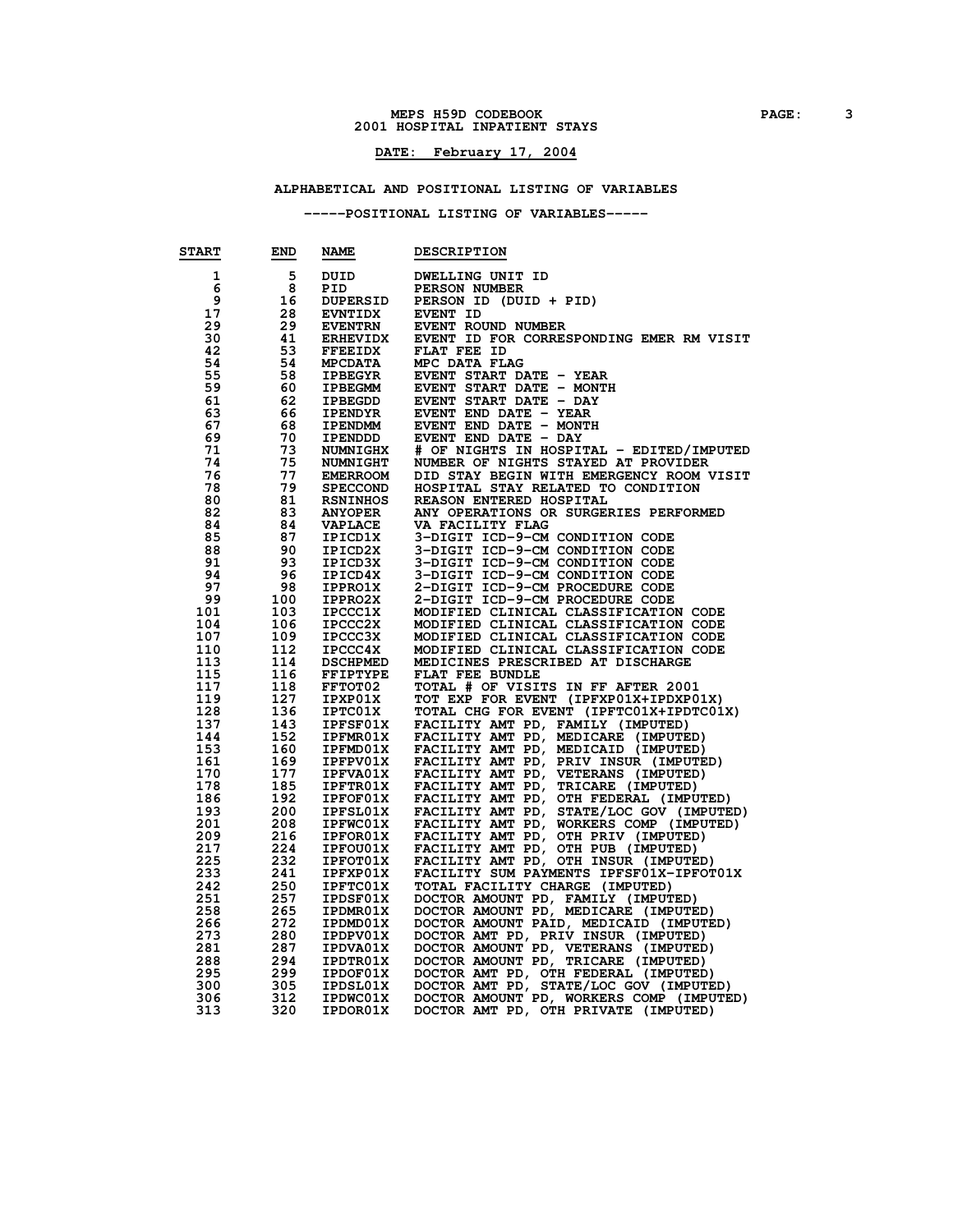#### **MEPS H59D CODEBOOK PAGE: 4 HOSPITAL INPATIENT STAYS**

## **DATE: February 17, 2004**

### **ALPHABETICAL AND POSITIONAL LISTING OF VARIABLES**

### **-----POSITIONAL LISTING OF VARIABLES-----**

| <b>START</b> | <b>END</b> | <b>NAME</b>  | <b>DESCRIPTION</b>                         |
|--------------|------------|--------------|--------------------------------------------|
| 321          | 327        | IPDOU01X     | DOCTOR AMT PD, OTH PUB (IMPUTED)           |
| 328          |            | 334 IPDOT01X | DOCTOR AMT PD, OTH INSUR (IMPUTED)         |
| 335          |            | 342 IPDXP01X | DOCTOR SUM PAYMENTS IPDSF01X-IPDOT01X      |
| 343          |            | 350 IPDTC01X | TOTAL DOCTOR CHARGE (IMPUTED)              |
| 351          |            | 351 IMPFLAG  | <b>IMPUTATION STATUS</b>                   |
| 352          |            | 363 PERWT01F | FINAL PERSON LEVEL WEIGHT, 2001            |
| 364          |            | 366 VARSTR01 | VARIANCE ESTIMATION STRATUM, 2001          |
| 367          |            |              | 368 VARPSU01 VARIANCE ESTIMATION PSU, 2001 |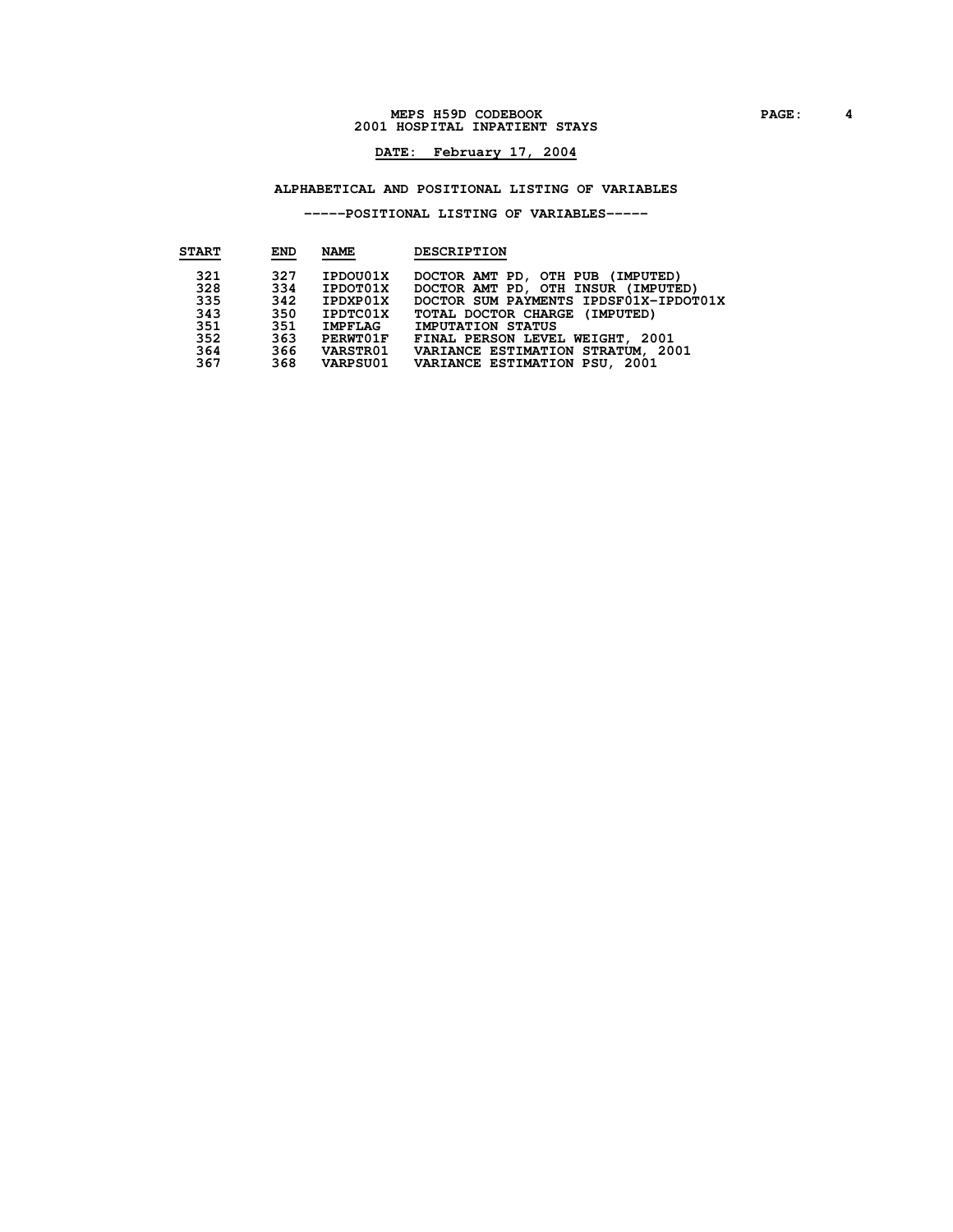#### **MEPS H59D CODEBOOK PAGE: 5 2001 HOSPITAL INPATIENT STAYS**

| <b>NAME</b>     | <b>DESCRIPTION</b>                                                                                              |                                            | <b>FORMAT</b> | TYPE                 | <b>START</b> | <b>END</b>                                                                  |
|-----------------|-----------------------------------------------------------------------------------------------------------------|--------------------------------------------|---------------|----------------------|--------------|-----------------------------------------------------------------------------|
| DUID            | DWELLING UNIT ID                                                                                                |                                            | 5.0           | <b>NUM</b>           | 1            | 5                                                                           |
|                 | <b>VALUE</b>                                                                                                    | <b>UNWEIGHTED</b>                          |               | WEIGHTED BY PERWT01F |              |                                                                             |
|                 | <b>VALID ID</b><br><b>TOTAL</b>                                                                                 | 3,428<br>3,428                             |               |                      |              | 30, 172, 115<br>30,172,115                                                  |
| PID             | PERSON NUMBER                                                                                                   |                                            | 3.0           | <b>NUM</b>           | 6            | 8                                                                           |
|                 | <b>VALUE</b>                                                                                                    | <b>UNWEIGHTED</b>                          |               | WEIGHTED BY PERWT01F |              |                                                                             |
|                 | <b>VALID ID</b><br><b>TOTAL</b>                                                                                 | 3,428<br>3,428                             |               |                      |              | 30,172,115<br>30,172,115                                                    |
| <b>DUPERSID</b> | PERSON ID (DUID + PID)                                                                                          |                                            | 8.0           | <b>CHAR</b>          | 9            | 16                                                                          |
|                 | <b>VALUE</b>                                                                                                    | <b>UNWEIGHTED</b>                          |               | WEIGHTED BY PERWT01F |              |                                                                             |
|                 | <b>VALID ID</b><br><b>TOTAL</b>                                                                                 | 3,428<br>3,428                             |               |                      |              | 30,172,115<br>30,172,115                                                    |
| <b>EVNTIDX</b>  | <b>EVENT ID</b>                                                                                                 |                                            | 12.0          | <b>CHAR</b>          | 17           | 28                                                                          |
|                 | <b>VALUE</b>                                                                                                    | <b>UNWEIGHTED</b>                          |               | WEIGHTED BY PERWT01F |              |                                                                             |
|                 | <b>VALID ID</b><br><b>TOTAL</b>                                                                                 | 3,428<br>3,428                             |               |                      |              | 30,172,115<br>30, 172, 115                                                  |
| <b>EVENTRN</b>  | EVENT ROUND NUMBER                                                                                              |                                            | 1.0           | <b>NUM</b>           | 29           | 29                                                                          |
|                 | <b>VALUE</b>                                                                                                    | <b>UNWEIGHTED</b>                          |               | WEIGHTED BY PERWT01F |              |                                                                             |
|                 | ROUND 1<br>ROUND <sub>2</sub><br>ROUND <sub>3</sub><br>ROUND <sub>4</sub><br>ROUND <sub>5</sub><br><b>TOTAL</b> | 653<br>1,098<br>843<br>498<br>336<br>3,428 |               |                      |              | 5,788,039<br>9,384,887<br>7,283,053<br>4,539,892<br>3,176,243<br>30,172,115 |
| <b>ERHEVIDX</b> | EVENT ID FOR CORRESPONDING EMER RM VISIT                                                                        |                                            | 12.0          | <b>CHAR</b>          | 30           | 41                                                                          |
|                 | <b>VALUE</b>                                                                                                    | <b>UNWEIGHTED</b>                          |               | WEIGHTED BY PERWT01F |              |                                                                             |
|                 | -1 INAPPLICABLE<br><b>VALID ID</b><br><b>TOTAL</b>                                                              | 2,906<br>522<br>3,428                      |               |                      |              | 25, 422, 364<br>4,749,750<br>30,172,115                                     |
| <b>FFEEIDX</b>  | FLAT FEE ID                                                                                                     |                                            | 12.0          | <b>CHAR</b>          | 42           | 53                                                                          |
|                 | <b>VALUE</b>                                                                                                    | <b>UNWEIGHTED</b>                          |               | WEIGHTED BY PERWT01F |              |                                                                             |
|                 | -1 INAPPLICABLE<br>VALID ID<br><b>TOTAL</b>                                                                     | 3,390<br>38<br>3,428                       |               |                      |              | 29,770,108<br>402,006<br>30,172,115                                         |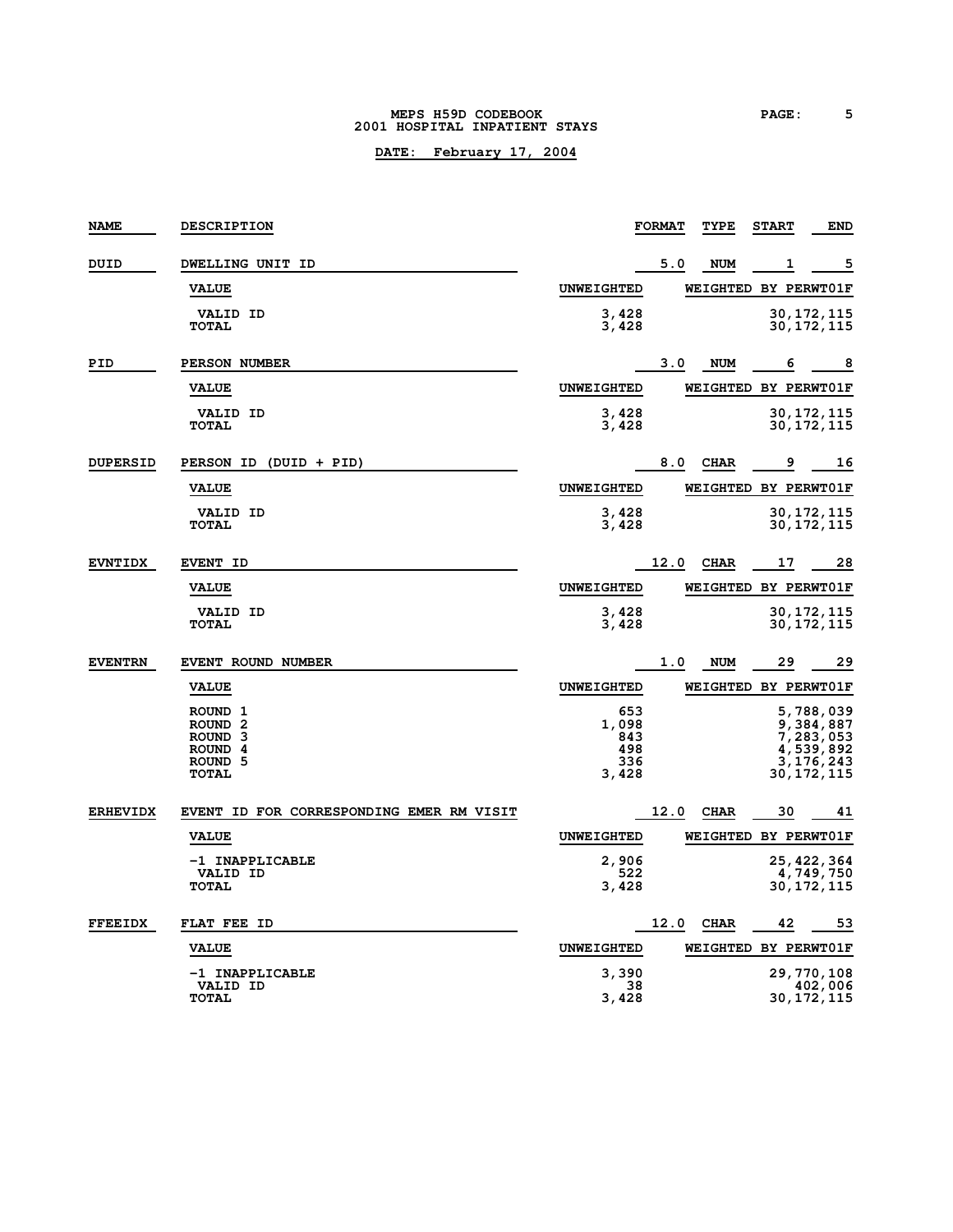#### **MEPS H59D CODEBOOK PAGE: 6 2001 HOSPITAL INPATIENT STAYS**

| <b>NAME</b>    | <b>DESCRIPTION</b>                                            |                                | <b>FORMAT</b> | TYPE                        | <b>START</b> | END                                                       |
|----------------|---------------------------------------------------------------|--------------------------------|---------------|-----------------------------|--------------|-----------------------------------------------------------|
| <b>MPCDATA</b> | MPC DATA FLAG                                                 |                                | 1.0           | <b>NUM</b>                  | 54           | 54                                                        |
|                | <b>VALUE</b>                                                  | <b>UNWEIGHTED</b>              |               | <b>WEIGHTED BY PERWT01F</b> |              |                                                           |
|                | <b>1 HAS MPC DATA</b><br>2 NO MPC DATA<br><b>TOTAL</b>        | 2,398<br>1,030<br>3,428        |               |                             |              | 21,476,390<br>8,695,724<br>30,172,115                     |
| <b>IPBEGYR</b> | EVENT START DATE - YEAR                                       |                                | 4.0           | <b>NUM</b>                  | 55           | 58                                                        |
|                | <b>VALUE</b>                                                  | <b>UNWEIGHTED</b>              |               | <b>WEIGHTED BY PERWT01F</b> |              |                                                           |
|                | -9 NOT ASCERTAINED<br>-8 DK<br>2000<br>2001<br><b>TOTAL</b>   | 6<br>2<br>33<br>3,387<br>3,428 |               |                             |              | 37,806<br>14,097<br>300,017<br>29,820,195<br>30, 172, 115 |
| <b>IPBEGMM</b> | EVENT START DATE - MONTH                                      |                                | 2.0           | <b>NUM</b>                  | 59           | 60                                                        |
|                | <b>VALUE</b>                                                  | <b>UNWEIGHTED</b>              |               | <b>WEIGHTED BY PERWT01F</b> |              |                                                           |
|                | -9 NOT ASCERTAINED<br>-8 DK<br>$1 - 12$ MONTH<br><b>TOTAL</b> | 10<br>1<br>3,417<br>3,428      |               |                             |              | 80,000<br>6,705<br>30,085,410<br>30,172,115               |
| <b>IPBEGDD</b> | EVENT START DATE - DAY                                        |                                | 2.0           | <b>NUM</b>                  | 61           | 62                                                        |
|                | <b>VALUE</b>                                                  | <b>UNWEIGHTED</b>              |               | <b>WEIGHTED BY PERWT01F</b> |              |                                                           |
|                | -9 NOT ASCERTAINED<br>-8 DK<br>$1 - 31$ DAY<br><b>TOTAL</b>   | 19<br>195<br>3,214<br>3,428    |               |                             |              | 141,971<br>1,666,088<br>28, 364, 055<br>30,172,115        |
| <b>IPENDYR</b> | EVENT END DATE - YEAR                                         |                                | 4.0           | <b>NUM</b>                  | 63           | 66                                                        |
|                | <b>VALUE</b>                                                  | <b>UNWEIGHTED</b>              |               | <b>WEIGHTED BY PERWT01F</b> |              |                                                           |
|                | -9 NOT ASCERTAINED<br>-8 DK<br>2001<br><b>TOTAL</b>           | 6<br>3<br>3,419<br>3,428       |               |                             |              | 37,806<br>19,690<br>30, 114, 618<br>30,172,115            |
| <b>IPENDMM</b> | EVENT END DATE - MONTH                                        |                                | 2.0           | <b>NUM</b>                  | 67           | 68                                                        |
|                | <b>VALUE</b>                                                  | <b>UNWEIGHTED</b>              |               | WEIGHTED BY PERWT01F        |              |                                                           |
|                | -9 NOT ASCERTAINED<br>$1 - 12$ MONTH<br><b>TOTAL</b>          | 30<br>3,398<br>3,428           |               |                             |              | 210,506<br>29,961,609<br>30,172,115                       |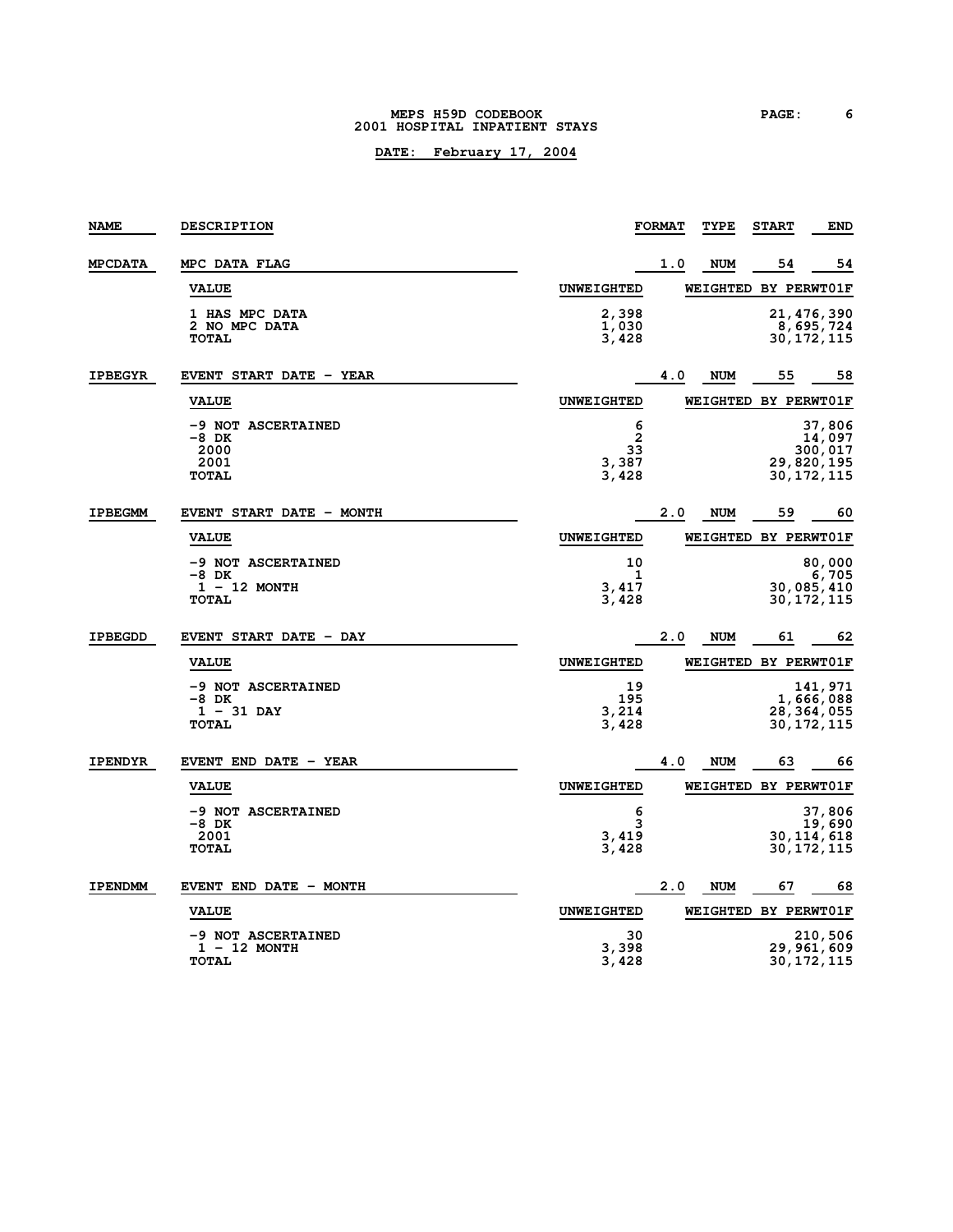#### **MEPS H59D CODEBOOK PAGE: 7 2001 HOSPITAL INPATIENT STAYS**

| <b>NAME</b>     | <b>DESCRIPTION</b>                                                                          |                                       | <b>FORMAT</b> | TYPE                 | <b>START</b> | END                                                                 |
|-----------------|---------------------------------------------------------------------------------------------|---------------------------------------|---------------|----------------------|--------------|---------------------------------------------------------------------|
| IPENDDD         | EVENT END DATE - DAY                                                                        |                                       | 2.0           | <b>NUM</b>           | 69           | 70                                                                  |
|                 | <b>VALUE</b>                                                                                | <b>UNWEIGHTED</b>                     |               | WEIGHTED BY PERWT01F |              |                                                                     |
|                 | -9 NOT ASCERTAINED<br>$-8$ DK<br>$1 - 31$ DAY<br><b>TOTAL</b>                               | 39<br>187<br>3,202<br>3,428           |               |                      |              | 258,993<br>1,612,803<br>28, 300, 319<br>30,172,115                  |
| <b>NUMNIGHX</b> | # OF NIGHTS IN HOSPITAL - EDITED/IMPUTED                                                    |                                       | 3.0           | <b>NUM</b>           | 71           | 73                                                                  |
|                 | <b>VALUE</b>                                                                                | <b>UNWEIGHTED</b>                     |               | WEIGHTED BY PERWT01F |              |                                                                     |
|                 | 0 NUMBER OF NIGHTS<br>1 - 164 NUMBER OF NIGHTS<br><b>TOTAL</b>                              | 166<br>3,262<br>3,428                 |               |                      |              | 1,570,683<br>28,601,431<br>30, 172, 115                             |
| <b>NUMNIGHT</b> | NUMBER OF NIGHTS STAYED AT PROVIDER                                                         |                                       | 2.0           | NUM                  | 74           | 75                                                                  |
|                 | <b>VALUE</b>                                                                                | <b>UNWEIGHTED</b>                     |               | WEIGHTED BY PERWT01F |              |                                                                     |
|                 | -9 NOT ASCERTAINED<br>$-8$ DK<br>-1 INAPPLICABLE<br>1 - 87 NUMBER OF NIGHTS<br><b>TOTAL</b> | 38<br>40<br>3,174<br>176<br>3,428     |               |                      |              | 262,389<br>350,178<br>28,080,601<br>1,478,946<br>30, 172, 115       |
| <b>EMERROOM</b> | DID STAY BEGIN WITH EMERGENCY ROOM VISIT                                                    |                                       | 2.0           | <b>NUM</b>           | 76           | 77                                                                  |
|                 | <b>VALUE</b>                                                                                | <b>UNWEIGHTED</b>                     |               | WEIGHTED BY PERWT01F |              |                                                                     |
|                 | -9 NOT ASCERTAINED<br>-8 DK<br>1 YES<br>2 NO<br><b>TOTAL</b>                                | 45<br>16<br>1,507<br>1,860<br>3,428   |               |                      |              | 354,754<br>162, 955<br>13, 119, 617<br>16, 534, 789<br>30, 172, 115 |
| <b>SPECCOND</b> | HOSPITAL STAY RELATED TO CONDITION                                                          |                                       | 2.0           | <b>NUM</b>           | 78           | 79                                                                  |
|                 | <b>VALUE</b>                                                                                | <b>UNWEIGHTED</b>                     |               | WEIGHTED BY PERWT01F |              |                                                                     |
|                 | -9 NOT ASCERTAINED<br>-8 DK<br>-7 REFUSED<br>1 YES<br>2 NO<br><b>TOTAL</b>                  | 23<br>4<br>1<br>3,283<br>117<br>3,428 |               |                      |              | 138,793<br>27,728<br>9,473<br>29,010,969<br>985,153<br>30, 172, 115 |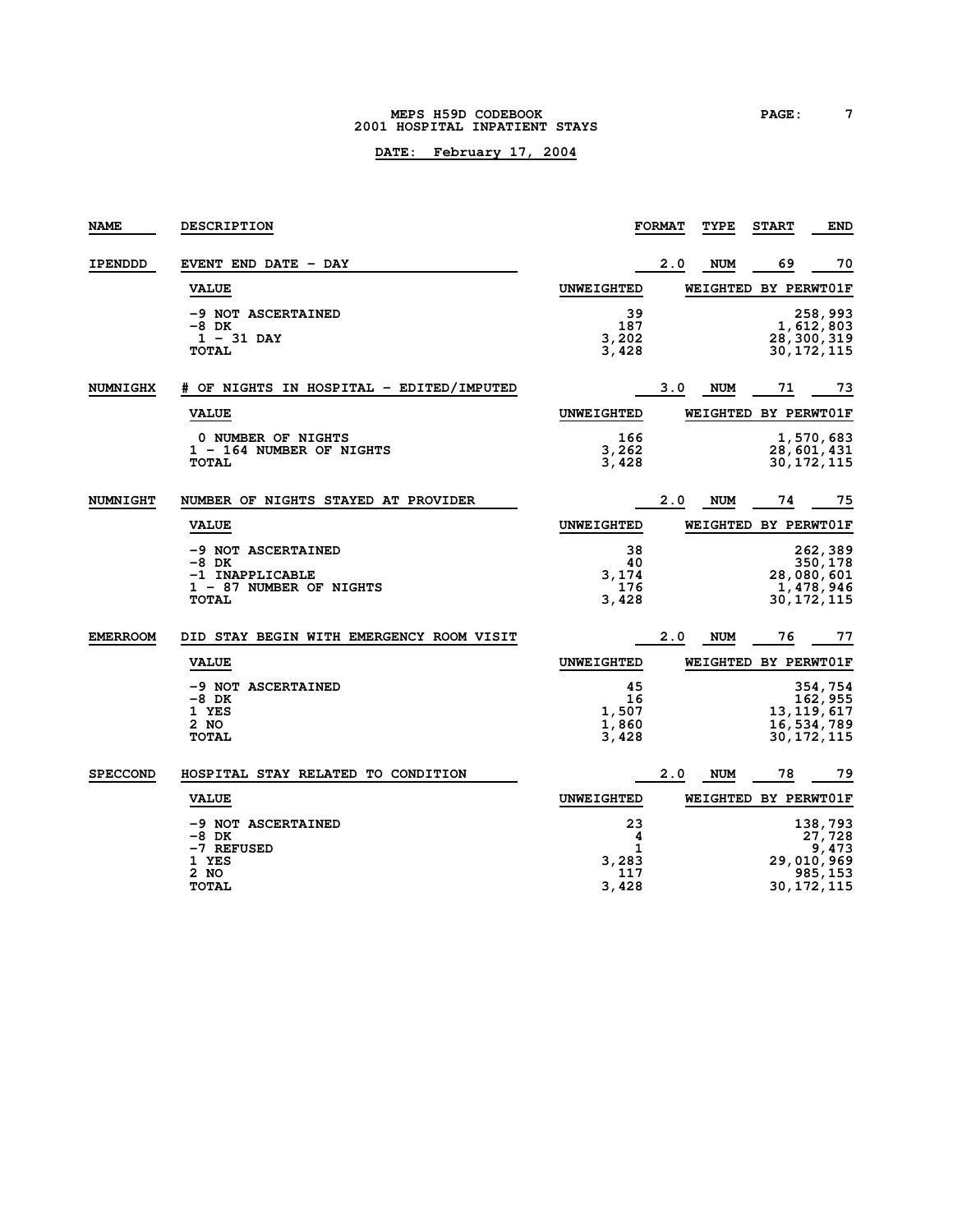#### **MEPS H59D CODEBOOK PAGE: 8 2001 HOSPITAL INPATIENT STAYS**

| <b>NAME</b>     | <b>DESCRIPTION</b>                                                                                                                                                                                                                                                                                                |                                                                                                                                 | <b>FORMAT</b> | TYPE                        | <b>START</b> | END                                                                                                                                                                                                                                             |
|-----------------|-------------------------------------------------------------------------------------------------------------------------------------------------------------------------------------------------------------------------------------------------------------------------------------------------------------------|---------------------------------------------------------------------------------------------------------------------------------|---------------|-----------------------------|--------------|-------------------------------------------------------------------------------------------------------------------------------------------------------------------------------------------------------------------------------------------------|
| <b>RSNINHOS</b> | REASON ENTERED HOSPITAL                                                                                                                                                                                                                                                                                           |                                                                                                                                 | 2.0           | <b>NUM</b>                  | 80           | 81                                                                                                                                                                                                                                              |
|                 | <b>VALUE</b>                                                                                                                                                                                                                                                                                                      | <b>UNWEIGHTED</b>                                                                                                               |               | WEIGHTED BY PERWT01F        |              |                                                                                                                                                                                                                                                 |
|                 | <b>-9 NOT ASCERTAINED</b><br>$-8$ DK<br>1 OPERATION OR SURGICAL PROCEDURE<br>2 TREATMENT/THERAPY<br>3 DIAGNOSTIC TESTS ONLY<br>4 GIVE BIRTH TO A BABY (MOTHER)<br>5 TO BE BORN (BABY)<br>91 OTHER (SPECIFY)<br><b>TOTAL</b>                                                                                       | 37<br>11<br>1,067<br>1,334<br>357<br>414<br>49<br>159<br>3,428                                                                  |               |                             |              | 288,537<br>94,280<br>9,885,388<br>11,509,479<br>3,347,543<br>3,305,152<br>340,484<br>1,401,253<br>30,172,115                                                                                                                                    |
| <b>ANYOPER</b>  | ANY OPERATIONS OR SURGERIES PERFORMED                                                                                                                                                                                                                                                                             |                                                                                                                                 | 2.0           | <b>NUM</b>                  | 82           | 83                                                                                                                                                                                                                                              |
|                 | <b>VALUE</b>                                                                                                                                                                                                                                                                                                      | <b>UNWEIGHTED</b>                                                                                                               |               | WEIGHTED BY PERWT01F        |              |                                                                                                                                                                                                                                                 |
|                 | -9 NOT ASCERTAINED<br>-8 DK<br>1 YES                                                                                                                                                                                                                                                                              | 51<br>13<br>1,356                                                                                                               |               |                             |              | 344,352<br>146,152<br>12,351,425                                                                                                                                                                                                                |
|                 | 2 NO<br><b>TOTAL</b>                                                                                                                                                                                                                                                                                              | 2,008<br>3,428                                                                                                                  |               |                             |              | 17, 330, 186<br>30,172,115                                                                                                                                                                                                                      |
| <b>VAPLACE</b>  | <b>VA FACILITY FLAG</b>                                                                                                                                                                                                                                                                                           |                                                                                                                                 | 1.0           | NUM                         | 84           | 84                                                                                                                                                                                                                                              |
|                 | <b>VALUE</b>                                                                                                                                                                                                                                                                                                      | <b>UNWEIGHTED</b>                                                                                                               |               | WEIGHTED BY PERWT01F        |              |                                                                                                                                                                                                                                                 |
|                 | 0 NO<br>1 YES<br><b>TOTAL</b>                                                                                                                                                                                                                                                                                     | 3,369<br>59<br>3,428                                                                                                            |               |                             |              | 29, 621, 381<br>550,734<br>30, 172, 115                                                                                                                                                                                                         |
| IPICD1X         | 3-DIGIT ICD-9-CM CONDITION CODE                                                                                                                                                                                                                                                                                   |                                                                                                                                 | 3.0           | <b>CHAR</b>                 | 85           | 87                                                                                                                                                                                                                                              |
|                 | <b>VALUE</b>                                                                                                                                                                                                                                                                                                      | <b>UNWEIGHTED</b>                                                                                                               |               | <b>WEIGHTED BY PERWTO1F</b> |              |                                                                                                                                                                                                                                                 |
|                 | -1 INAPPLICABLE<br>-9 NOT ASCERTAINED<br>$001 - 139$<br>$140 - 239$<br>$240 - 279$<br>$280 - 289$<br>$290 - 319$<br>$320 - 389$<br>$390 - 459$<br>$460 - 519$<br>$520 - 579$<br>$580 - 629$<br>$630 - 677$<br>$680 - 709$<br>$710 - 739$<br>$740 - 759$<br>$760 - 779$<br>780 - 799<br>$800 - 999$<br>$V00 - V99$ | 353<br>11<br>78<br>193<br>109<br>42<br>121<br>76<br>547<br>265<br>264<br>174<br>79<br>47<br>179<br>15<br>5<br>217<br>225<br>428 |               |                             |              | 3,040,124<br>101,703<br>595,406<br>1,772,497<br>964,696<br>328,468<br>1,240,659<br>699,774<br>5,061,113<br>2,142,907<br>2,288,893<br>1,366,947<br>570,472<br>386,786<br>1,714,539<br>124,081<br>34,811<br>1,922,999<br>2, 155, 569<br>3,659,671 |
|                 | <b>TOTAL</b>                                                                                                                                                                                                                                                                                                      | 3,428                                                                                                                           |               |                             |              | 30,172,115                                                                                                                                                                                                                                      |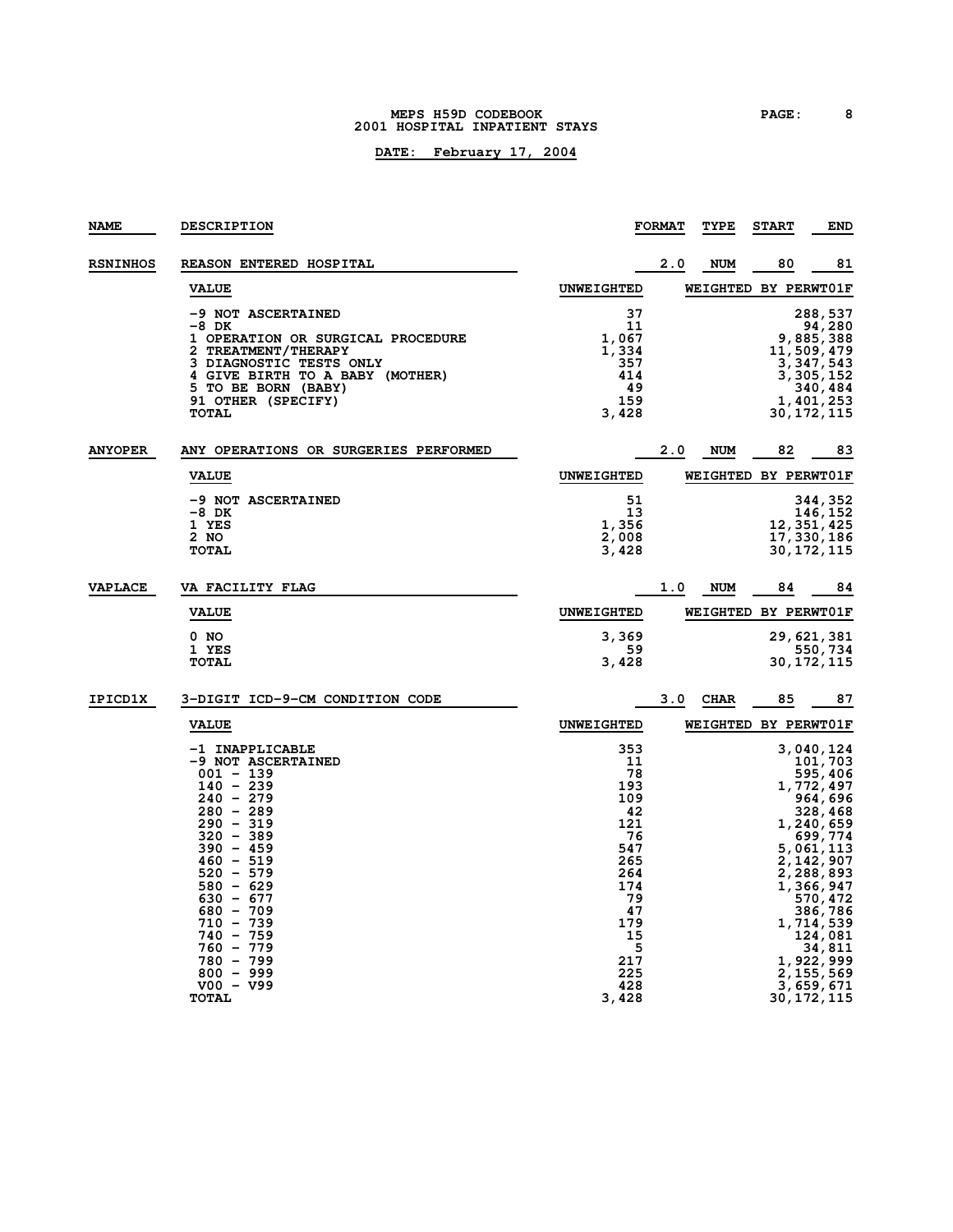#### **MEPS H59D CODEBOOK PAGE: 9 HOSPITAL INPATIENT STAYS**

## **DATE: February 17, 2004**

| <b>NAME</b> | <b>DESCRIPTION</b>                                                                                                                                                                                                                                                                                                                  |                                                                                                                                                   | <b>FORMAT</b> | <b>TYPE</b> | <b>START</b>         | <b>END</b>                                                                                                                                                                                                                           |
|-------------|-------------------------------------------------------------------------------------------------------------------------------------------------------------------------------------------------------------------------------------------------------------------------------------------------------------------------------------|---------------------------------------------------------------------------------------------------------------------------------------------------|---------------|-------------|----------------------|--------------------------------------------------------------------------------------------------------------------------------------------------------------------------------------------------------------------------------------|
| IPICD2X     | 3-DIGIT ICD-9-CM CONDITION CODE                                                                                                                                                                                                                                                                                                     |                                                                                                                                                   | 3.0           | <b>CHAR</b> | 88                   | 90                                                                                                                                                                                                                                   |
|             | <b>VALUE</b>                                                                                                                                                                                                                                                                                                                        | <b>UNWEIGHTED</b>                                                                                                                                 |               |             | WEIGHTED BY PERWT01F |                                                                                                                                                                                                                                      |
|             | -1 INAPPLICABLE<br>-9 NOT ASCERTAINED<br>$001 - 139$<br>$140 - 239$<br>$240 - 279$<br>$280 - 289$<br>$290 - 319$<br>$320 - 389$<br>$390 - 459$<br>$460 - 519$<br>$520 - 579$<br>$580 - 629$<br>$630 - 677$<br>$680 - 709$<br>$710 - 739$<br>$740 - 759$<br>$760 - 779$<br>$780 - 799$<br>$800 - 999$<br>$V00 - V99$<br><b>TOTAL</b> | 2,967<br>13<br>13<br>17<br>30<br>4<br>25<br>16<br>80<br>53<br>37<br>26<br>7<br>$\overline{\mathbf{2}}$<br>26<br>1<br>1<br>50<br>45<br>15<br>3,428 |               |             |                      | 26, 252, 315<br>139,971<br>92,065<br>162,919<br>228,042<br>51,781<br>274,233<br>130,397<br>646,902<br>486,332<br>315,949<br>235,176<br>39,681<br>5,679<br>265,884<br>4,707<br>6,456<br>358,058<br>354,024<br>121,544<br>30, 172, 115 |
| IPICD3X     | 3-DIGIT ICD-9-CM CONDITION CODE                                                                                                                                                                                                                                                                                                     |                                                                                                                                                   | 3.0           | <b>CHAR</b> | 91                   | 93                                                                                                                                                                                                                                   |
|             | <b>VALUE</b>                                                                                                                                                                                                                                                                                                                        | <b>UNWEIGHTED</b>                                                                                                                                 |               |             | WEIGHTED BY PERWT01F |                                                                                                                                                                                                                                      |
|             | -1 INAPPLICABLE<br>-9 NOT ASCERTAINED<br>$001 - 139$<br>$140 - 239$<br>$240 - 279$<br>$280 - 289$<br>$290 - 319$<br>$320 - 389$<br>$390 - 459$<br>$460 - 519$<br>$520 - 579$<br>$580 - 629$                                                                                                                                         | 3,299<br>3<br>3<br>5<br>10<br>1<br>10<br>2<br>12<br>9<br>14<br>5                                                                                  |               |             |                      | 29, 138, 716<br>34,079<br>13,704<br>67,645<br>61,624<br>8,780<br>85,702<br>14,153<br>68,687<br>72,764<br>113,606<br>48,498                                                                                                           |

 **- 709 6 32,792 - 739 13 71,530 - 759 2 18,329 - 799 11 92,356 - 999 16 139,005 V00 - V99 7 90,146 TOTAL 3,428 30,172,115**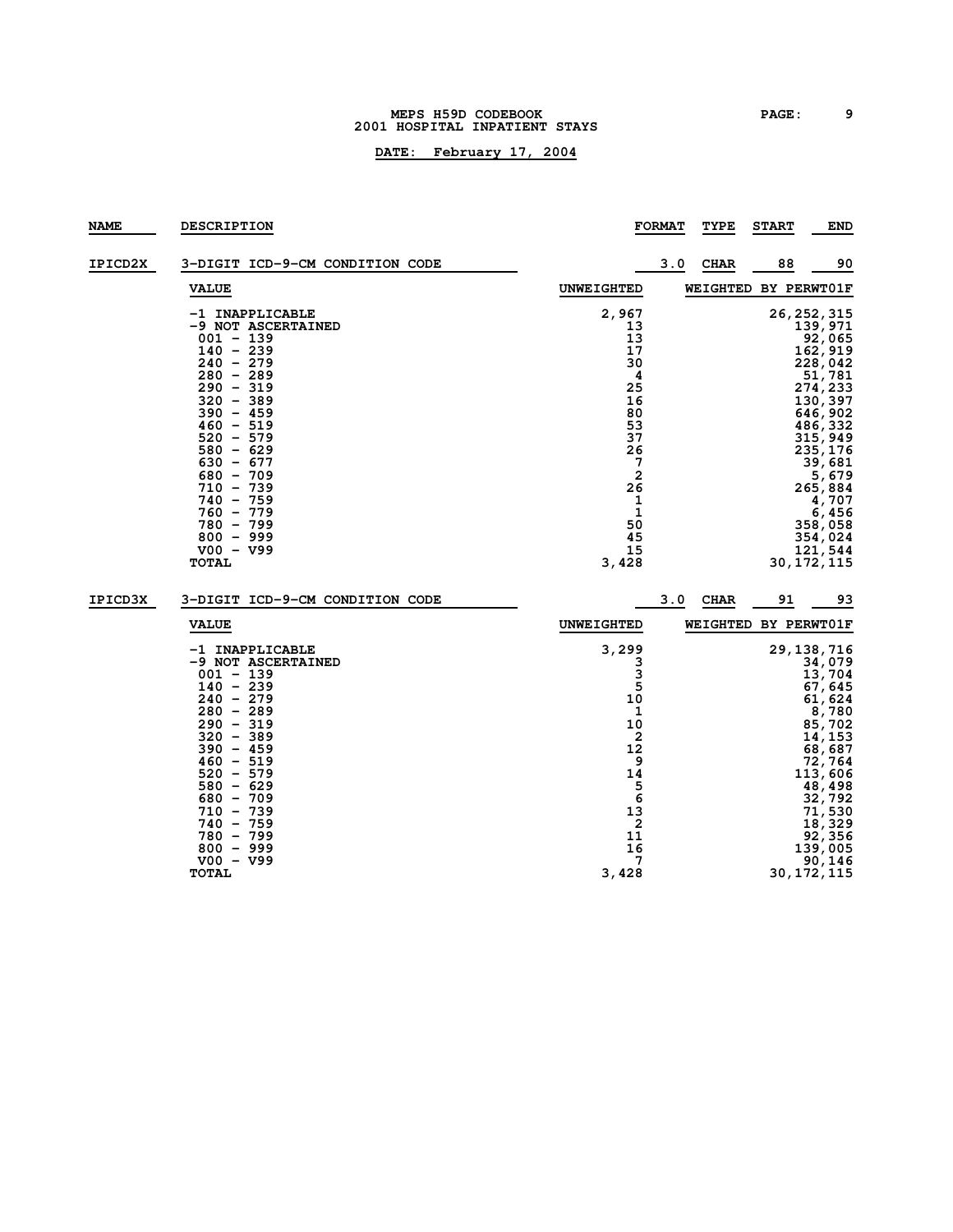#### **MEPS H59D CODEBOOK PAGE: 10 HOSPITAL INPATIENT STAYS**

| NAME           | <b>DESCRIPTION</b>                                                                                                                                                                                                                   |                                                                                                    | <b>FORMAT</b> | TYPE        | <b>START</b>         | <b>END</b>                                                                                                                                                                            |
|----------------|--------------------------------------------------------------------------------------------------------------------------------------------------------------------------------------------------------------------------------------|----------------------------------------------------------------------------------------------------|---------------|-------------|----------------------|---------------------------------------------------------------------------------------------------------------------------------------------------------------------------------------|
| IPICD4X        | 3-DIGIT ICD-9-CM CONDITION CODE                                                                                                                                                                                                      |                                                                                                    | 3.0           | <b>CHAR</b> | 94                   | 96                                                                                                                                                                                    |
|                | <b>VALUE</b>                                                                                                                                                                                                                         | <b>UNWEIGHTED</b>                                                                                  |               |             | WEIGHTED BY PERWT01F |                                                                                                                                                                                       |
|                | -1 INAPPLICABLE<br>-9 NOT ASCERTAINED<br>$001 - 139$<br>$140 - 239$<br>$240 - 279$<br>$280 - 289$<br>$290 - 319$<br>$390 - 459$<br>$460 - 519$<br>$580 - 629$<br>$710 - 739$<br>$740 - 759$<br>$780 - 799$<br>$800 - 999$<br>TOTAL   | 3,369<br>2<br>$\mathbf 1$<br>2<br>12<br>1<br>3<br>4<br>12<br>$\frac{2}{5}$<br>1<br>5<br>9<br>3,428 |               |             |                      | 29,768,682<br>19,619<br>5, 997<br>15, 219<br>55,052<br>10,420<br>13,276<br>28,942<br>96, 967<br>8,397<br>39,976<br>8,146<br>53,390<br>48,033<br>30,172,115                            |
| <b>IPPRO1X</b> | 2-DIGIT ICD-9-CM PROCEDURE CODE                                                                                                                                                                                                      |                                                                                                    | 2.0           | <b>CHAR</b> | 97                   | 98                                                                                                                                                                                    |
|                | <b>VALUE</b>                                                                                                                                                                                                                         | <b>UNWEIGHTED</b>                                                                                  |               |             | WEIGHTED BY PERWT01F |                                                                                                                                                                                       |
|                | -1 INAPPLICABLE<br>$01 - 05$<br>$08 - 16$<br>$18 - 20$<br>$21 - 29$<br>$30 - 34$<br>$35 - 39$<br>$40 - 41$<br>$42 - 54$<br>$-59$<br>55<br>$60 - 64$<br>$65 - 71$<br>$72 - 75$<br>$76 - 84$<br>$85 - 86$<br>$87 - 99$<br><b>TOTAL</b> | 3,121<br>9<br>1<br>2<br>6<br>5<br>52<br>4<br>53<br>7<br>3<br>40<br>9<br>89<br>17<br>10<br>3,428    |               |             |                      | 27, 469, 288<br>81,634<br>16,764<br>13,117<br>45,546<br>43,167<br>512,149<br>34,102<br>333,670<br>82,147<br>22,752<br>303,586<br>84,659<br>899,737<br>157,368<br>72,428<br>30,172,115 |
| <b>IPPRO2X</b> | 2-DIGIT ICD-9-CM PROCEDURE CODE                                                                                                                                                                                                      |                                                                                                    | 2.0           | <b>CHAR</b> | 99                   | 100                                                                                                                                                                                   |
|                | <b>VALUE</b>                                                                                                                                                                                                                         | <b>UNWEIGHTED</b>                                                                                  |               |             | WEIGHTED BY PERWT01F |                                                                                                                                                                                       |
|                | -1 INAPPLICABLE<br>$18 - 20$<br>$35 - 39$<br>$42 - 54$<br>$-59$<br>55<br>$65 - 71$<br>$76 - 84$<br>$85 - 86$<br>$87 - 99$<br><b>TOTAL</b>                                                                                            | 3,413<br>1<br>1<br>$\frac{2}{2}$<br>3<br>1<br>1<br>3,428                                           |               |             |                      | 30,038,094<br>4,642<br>3,564<br>12,063<br>19,613<br>39,492<br>40,216<br>7,240<br>7,192<br>30,172,115                                                                                  |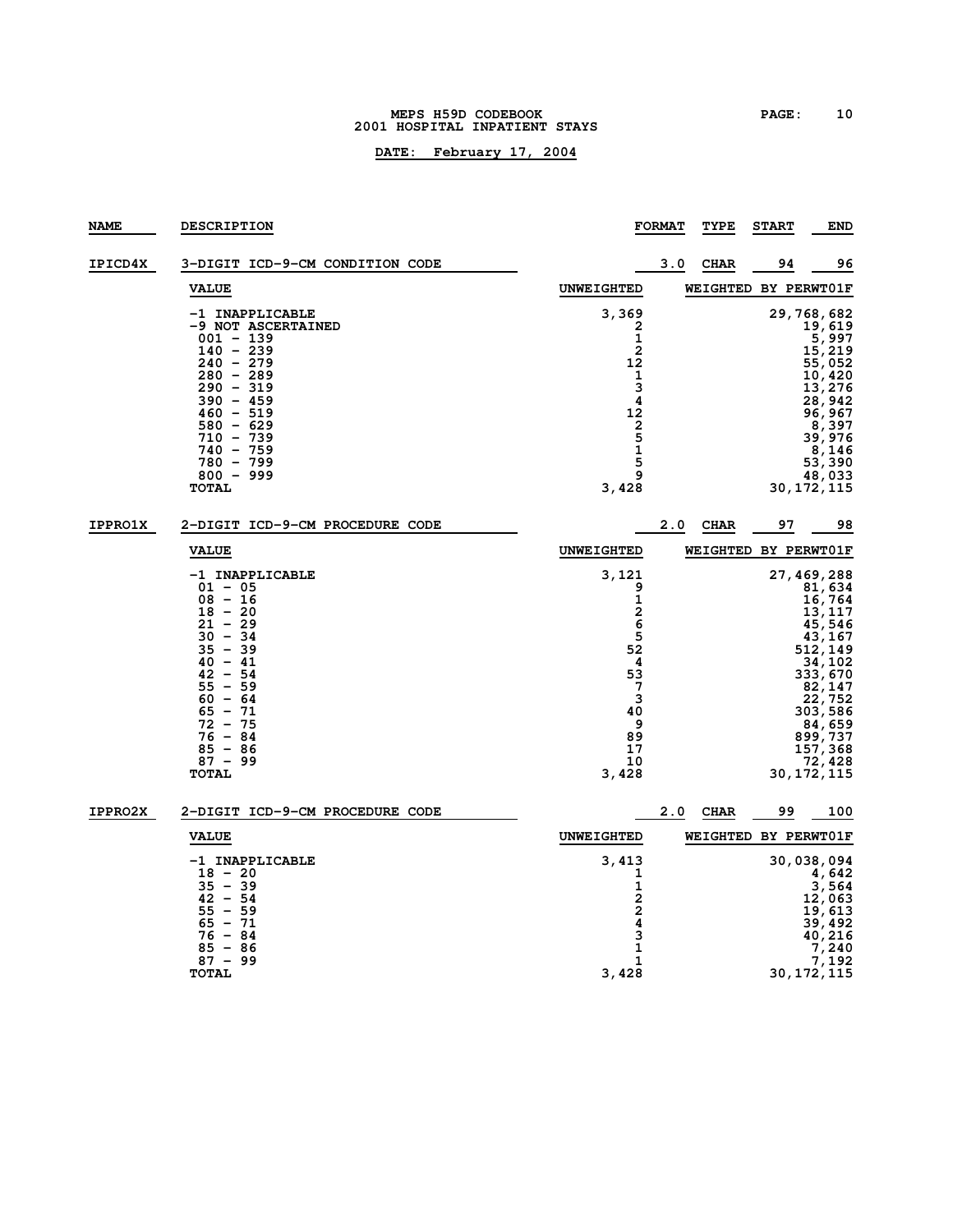#### **MEPS H59D CODEBOOK PAGE: 11 2001 HOSPITAL INPATIENT STAYS**

| <b>NAME</b>     | DESCRIPTION                                      |                   | <b>FORMAT</b> | TYPE                 | <b>START</b> | <b>END</b>            |
|-----------------|--------------------------------------------------|-------------------|---------------|----------------------|--------------|-----------------------|
| <b>IPCCC1X</b>  | MODIFIED CLINICAL CLASSIFICATION CODE            |                   | 3.0           | <b>CHAR</b>          | 101          | 103                   |
|                 | <b>VALUE</b>                                     | <b>UNWEIGHTED</b> |               | WEIGHTED BY PERWT01F |              |                       |
|                 | -1 INAPPLICABLE                                  | 353               |               |                      |              | 3,040,124             |
|                 | -9 NOT ASCERTAINED<br>$001 - 260$                | 14<br>3,061       |               |                      |              | 129,284<br>27,002,707 |
|                 | <b>TOTAL</b>                                     | 3,428             |               |                      |              | 30, 172, 115          |
| <b>IPCCC2X</b>  | MODIFIED CLINICAL CLASSIFICATION CODE            |                   | 3.0           | <b>CHAR</b>          | 104          | 106                   |
|                 | <b>VALUE</b>                                     | <b>UNWEIGHTED</b> |               | WEIGHTED BY PERWT01F |              |                       |
|                 | -1 INAPPLICABLE                                  | 2,967             |               |                      |              | 26, 252, 315          |
|                 | <b>-9 NOT ASCERTAINED</b><br>$001 - 260$         | 14<br>447         |               |                      |              | 151,086<br>3,768,713  |
|                 | <b>TOTAL</b>                                     | 3,428             |               |                      |              | 30, 172, 115          |
| <b>IPCCC3X</b>  | MODIFIED CLINICAL CLASSIFICATION CODE            |                   | 3.0           | <b>CHAR</b>          | 107          | 109                   |
|                 | <b>VALUE</b>                                     | <b>UNWEIGHTED</b> |               | WEIGHTED BY PERWT01F |              |                       |
|                 | -1 INAPPLICABLE                                  | 3,299             |               |                      |              | 29, 138, 716          |
|                 | -9 NOT ASCERTAINED<br>$001 - 260$                | 3<br>126          |               |                      |              | 34,079<br>999,320     |
|                 | <b>TOTAL</b>                                     | 3,428             |               |                      |              | 30, 172, 115          |
| <b>IPCCC4X</b>  | MODIFIED CLINICAL CLASSIFICATION CODE            |                   | 3.0           | <b>CHAR</b>          | 110          | 112                   |
|                 | <b>VALUE</b>                                     | <b>UNWEIGHTED</b> |               | WEIGHTED BY PERWT01F |              |                       |
|                 | -1 INAPPLICABLE                                  | 3,369             |               |                      |              | 29, 768, 682          |
|                 | <b>-9 NOT ASCERTAINED</b><br>$001 - 260$         | 2<br>57           |               |                      |              | 19,619<br>383,814     |
|                 | <b>TOTAL</b>                                     | 3,428             |               |                      |              | 30, 172, 115          |
| <b>DSCHPMED</b> | MEDICINES PRESCRIBED AT DISCHARGE                |                   | 2.0           | <b>NUM</b>           | 113          | 114                   |
|                 | <b>VALUE</b>                                     | <b>UNWEIGHTED</b> |               | WEIGHTED BY PERWT01F |              |                       |
|                 | -9 NOT ASCERTAINED                               | 74                |               |                      |              | 552,764               |
|                 | -8 DK                                            | 93                |               |                      |              | 951,499               |
|                 | -7 REFUSED<br>1 YES                              | 1<br>1,593        |               |                      |              | 19,499<br>14,030,729  |
|                 | 2 NO                                             | 1,667             |               |                      |              | 14, 617, 623          |
|                 | <b>TOTAL</b>                                     | 3,428             |               |                      |              | 30, 172, 115          |
| <b>FFIPTYPE</b> | FLAT FEE BUNDLE                                  |                   | 2.0           | <b>NUM</b>           | 115          | 116                   |
|                 | <b>VALUE</b>                                     | <b>UNWEIGHTED</b> |               | WEIGHTED BY PERWT01F |              |                       |
|                 | -1 INAPPLICABLE                                  | 3,390             |               |                      |              | 29,770,108            |
|                 | <b>1 FLAT FEE STEM</b><br><b>2 FLAT FEE LEAF</b> | 15<br>23          |               |                      |              | 129,596<br>272,411    |
|                 | <b>TOTAL</b>                                     | 3,428             |               |                      |              | 30, 172, 115          |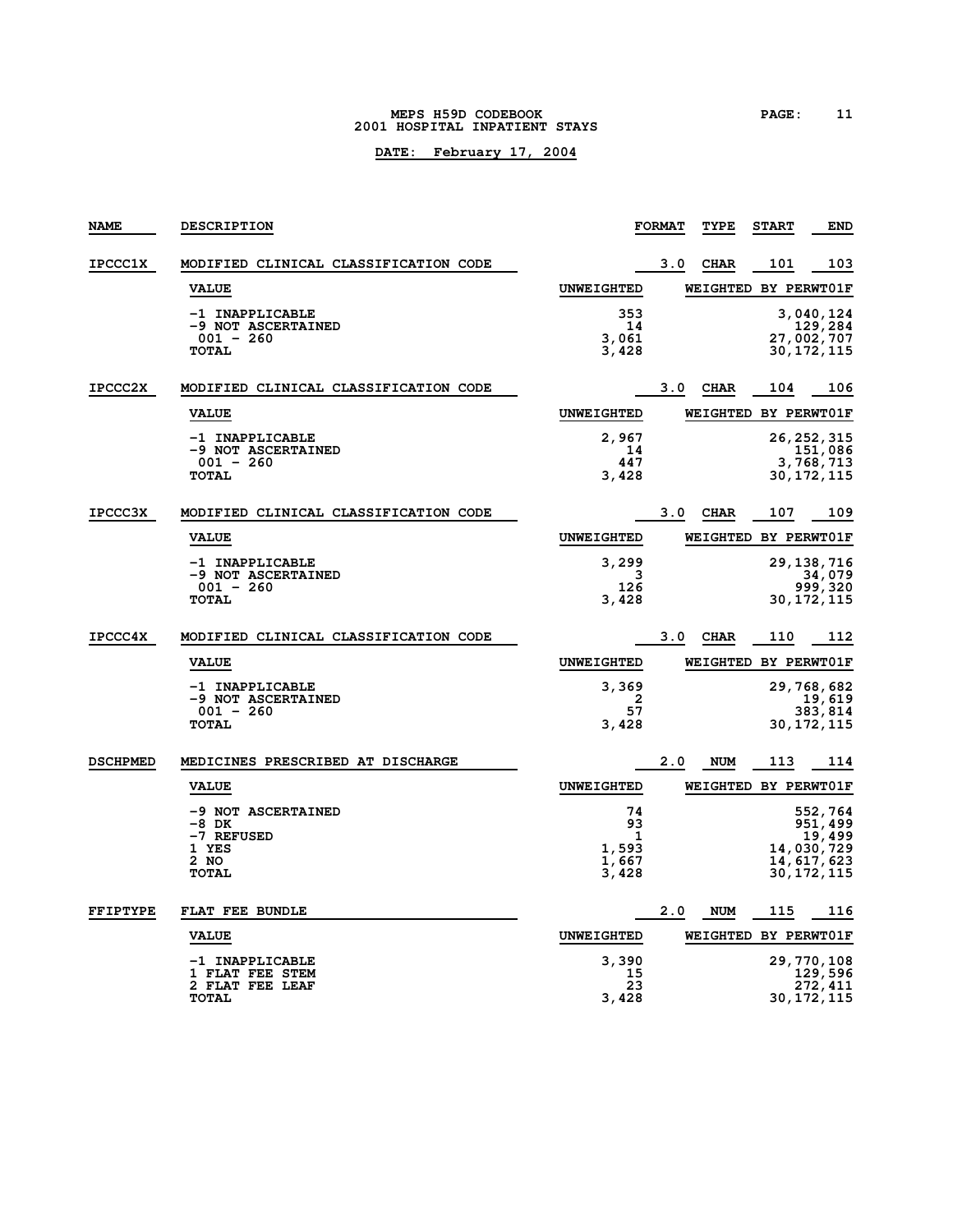#### **MEPS H59D CODEBOOK PAGE: 12 2001 HOSPITAL INPATIENT STAYS**

| <b>NAME</b>     | <b>DESCRIPTION</b>                                                                                                                 |                                            | <b>FORMAT</b> | TYPE       | <b>START</b>         | <b>END</b>                                                                       |
|-----------------|------------------------------------------------------------------------------------------------------------------------------------|--------------------------------------------|---------------|------------|----------------------|----------------------------------------------------------------------------------|
| <b>FFTOT02</b>  | TOTAL # OF VISITS IN FF AFTER 2001                                                                                                 |                                            | 2.0           | <b>NUM</b> | 117                  | 118                                                                              |
|                 | <b>VALUE</b>                                                                                                                       | <b>UNWEIGHTED</b>                          |               |            | WEIGHTED BY PERWT01F |                                                                                  |
|                 | -9 NOT ASCERTAINED<br>-1 INAPPLICABLE<br>0<br>1<br><b>TOTAL</b>                                                                    | 22<br>3,390<br>14<br>2<br>3,428            |               |            |                      | 200,745<br>29,770,108<br>186,164<br>15,097<br>30,172,115                         |
| IPXP01X         | TOT EXP FOR EVENT (IPFXP01X+IPDXP01X)                                                                                              |                                            | 9.2           | <b>NUM</b> | 119                  | 127                                                                              |
|                 | <b>VALUE</b>                                                                                                                       | <b>UNWEIGHTED</b>                          |               |            | WEIGHTED BY PERWT01F |                                                                                  |
|                 | $\Omega$<br>\$5.43 - \$2,626.86<br>\$2,626.87 - \$4,854.39<br>\$4,854.40 - \$8,436.70<br>\$8,436.71 - \$181,765.61<br><b>TOTAL</b> | 65<br>841<br>841<br>841<br>840<br>3,428    |               |            |                      | 508,031<br>6,902,619<br>7,375,958<br>7,767,852<br>7,617,655<br>30,172,115        |
| <b>IPTC01X</b>  | TOTAL CHG FOR EVENT (IPFTC01X+IPDTC01X)                                                                                            |                                            | 9.2           | <b>NUM</b> | 128                  | 136                                                                              |
|                 | <b>VALUE</b>                                                                                                                       | <b>UNWEIGHTED</b>                          |               |            | WEIGHTED BY PERWT01F |                                                                                  |
|                 | 0<br>\$25.00 - \$5,434.04<br>$$5,434.05 - $10,013.00$<br>$$10,013.01 - $18,974.36$<br>$$18,974.37 - $394.951.23$<br><b>TOTAL</b>   | 6<br>856<br>856<br>855<br>855<br>3,428     |               |            |                      | 71,025<br>7,372,722<br>7,486,734<br>7,660,394<br>7,581,239<br>30, 172, 115       |
| <b>IPFSF01X</b> | FACILITY AMT PD, FAMILY (IMPUTED)                                                                                                  |                                            | 7.2           | <b>NUM</b> | 137                  | 143                                                                              |
|                 | <b>VALUE</b>                                                                                                                       | <b>UNWEIGHTED</b>                          |               |            | WEIGHTED BY PERWT01F |                                                                                  |
|                 | $\Omega$<br>\$1.00 - \$40.22<br>\$40.23 - \$175.00<br>$$175.01 - $571.48$<br>\$571.49 - \$9,949.93<br><b>TOTAL</b>                 | 2,572<br>215<br>214<br>213<br>214<br>3,428 |               |            |                      | 22,503,886<br>1,920,040<br>1,910,669<br>2,013,078<br>1,824,442<br>30, 172, 115   |
| <b>IPFMR01X</b> | FACILITY AMT PD, MEDICARE (IMPUTED)                                                                                                |                                            | 9.2           | NUM        | 144                  | 152                                                                              |
|                 | <b>VALUE</b>                                                                                                                       | <b>UNWEIGHTED</b>                          |               |            | WEIGHTED BY PERWT01F |                                                                                  |
|                 | 0<br>$$5.43 - $2,725.55$<br>\$2,725.56 - \$4,467.44<br>$$4,467.45 - $8,518.53$<br>\$8,518.54 - \$127,904.16<br><b>TOTAL</b>        | 2,208<br>305<br>306<br>305<br>304<br>3,428 |               |            |                      | 18, 941, 137<br>2,703,015<br>2,691,641<br>3,078,727<br>2,757,594<br>30, 172, 115 |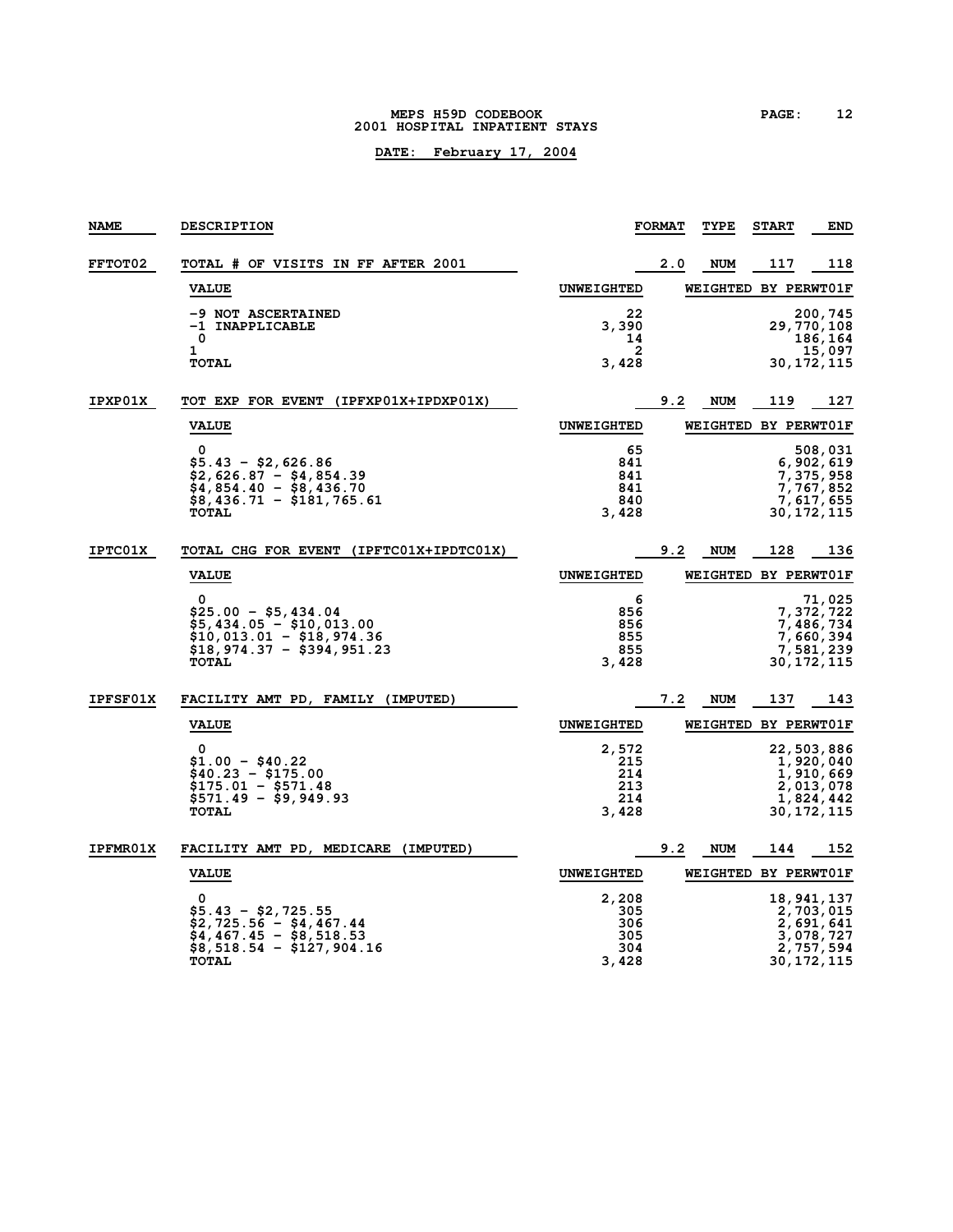#### **MEPS H59D CODEBOOK PAGE: 13 2001 HOSPITAL INPATIENT STAYS**

| <b>NAME</b>     | <b>DESCRIPTION</b>                                                                                                      |                                            | <b>FORMAT</b> | TYPE                 | <b>START</b> | <b>END</b>                                                                     |
|-----------------|-------------------------------------------------------------------------------------------------------------------------|--------------------------------------------|---------------|----------------------|--------------|--------------------------------------------------------------------------------|
| <b>IPFMD01X</b> | FACILITY AMT PD, MEDICAID<br>(IMPUTED)                                                                                  |                                            | 8.2           | <b>NUM</b>           | 153          | 160                                                                            |
|                 | <b>VALUE</b>                                                                                                            | <b>UNWEIGHTED</b>                          |               | WEIGHTED BY PERWT01F |              |                                                                                |
|                 | 0<br>$$0.45 - $896.12$<br>$$896.13 - $2,180.49$<br>$$2,180.50 - $4,273.07$<br>$$4,273.08 - $65,409.83$<br><b>TOTAL</b>  | 2,824<br>151<br>151<br>151<br>151<br>3,428 |               |                      |              | 26,025,137<br>1,021,473<br>967,751<br>1,028,411<br>1, 129, 343<br>30, 172, 115 |
| <b>IPFPV01X</b> | FACILITY AMT PD, PRIV INSUR (IMPUTED)                                                                                   |                                            | 9.2           | NUM                  | 161          | 169                                                                            |
|                 | <b>VALUE</b>                                                                                                            | <b>UNWEIGHTED</b>                          |               | WEIGHTED BY PERWT01F |              |                                                                                |
|                 | 0<br>$$0.76 - $804.09$<br>$$804.10 - $2,508.00$<br>$$2,508.01 - $5,266.70$<br>$$5,266.71 - $173,504.00$<br><b>TOTAL</b> | 1,821<br>407<br>397<br>402<br>401<br>3,428 |               |                      |              | 14,780,877<br>4,092,409<br>3,680,672<br>3,922,240<br>3,695,917<br>30, 172, 115 |
| <b>IPFVA01X</b> | FACILITY AMT PD, VETERANS<br>(IMPUTED)                                                                                  |                                            | 8.2           | <b>NUM</b>           | 170          | 177                                                                            |
|                 | <b>VALUE</b>                                                                                                            | <b>UNWEIGHTED</b>                          |               | WEIGHTED BY PERWT01F |              |                                                                                |
|                 | 0<br>$$2.11 - $74, 256.00$<br><b>TOTAL</b>                                                                              | 3,368<br>60<br>3,428                       |               |                      |              | 29,604,901<br>567,213<br>30, 172, 115                                          |
| <b>IPFTR01X</b> | FACILITY AMT PD, TRICARE<br>(IMPUTED)                                                                                   |                                            | 8.2           | NUM                  | 178          | 185                                                                            |
|                 | <b>VALUE</b>                                                                                                            | <b>UNWEIGHTED</b>                          |               | WEIGHTED BY PERWT01F |              |                                                                                |
|                 | 0<br>$$371.57 - $12,091.62$<br><b>TOTAL</b>                                                                             | 3,413<br>15<br>3,428                       |               |                      |              | 30,027,215<br>144,899<br>30, 172, 115                                          |
| <b>IPFOF01X</b> | FACILITY AMT PD, OTH FEDERAL (IMPUTED)                                                                                  |                                            | 7.2           | <b>NUM</b>           | 186          | 192                                                                            |
|                 | <b>VALUE</b>                                                                                                            | <b>UNWEIGHTED</b>                          |               | WEIGHTED BY PERWT01F |              |                                                                                |
|                 | 0<br>$$3.69 - $8,828.24$<br><b>TOTAL</b>                                                                                | 3,417<br>11<br>3,428                       |               |                      |              | 30,063,456<br>108,659<br>30, 172, 115                                          |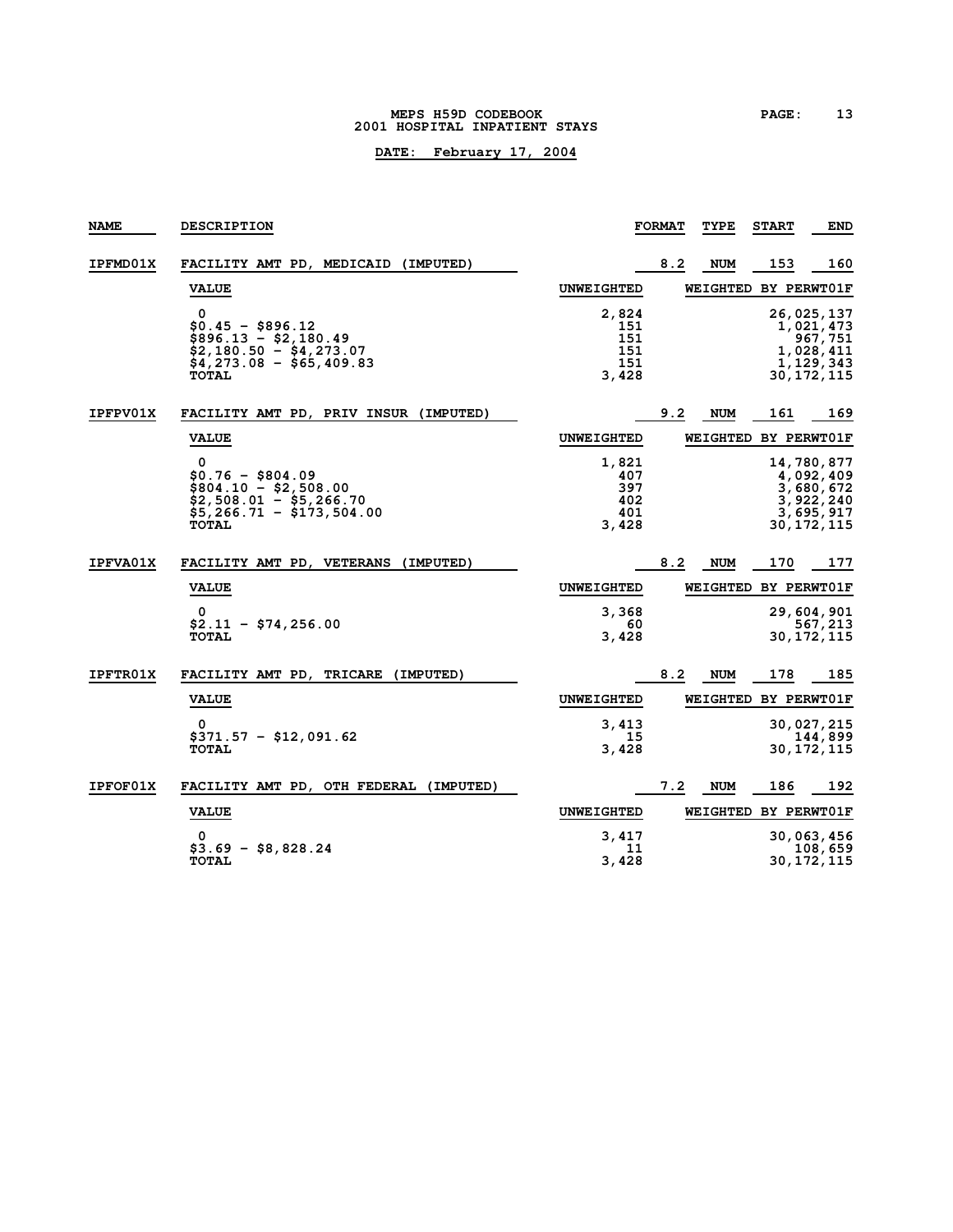#### **MEPS H59D CODEBOOK PAGE: 14 2001 HOSPITAL INPATIENT STAYS**

| <b>NAME</b>     | <b>DESCRIPTION</b>                                                                                                             |                                        | <b>FORMAT</b> | TYPE                 | <b>START</b> | <b>END</b>                                                            |
|-----------------|--------------------------------------------------------------------------------------------------------------------------------|----------------------------------------|---------------|----------------------|--------------|-----------------------------------------------------------------------|
| <b>IPFSL01X</b> | FACILITY AMT PD, STATE/LOC GOV (IMPUTED)                                                                                       |                                        | 8.2           | <b>NUM</b>           | 193          | 200                                                                   |
|                 | <b>VALUE</b>                                                                                                                   | <b>UNWEIGHTED</b>                      |               | WEIGHTED BY PERWT01F |              |                                                                       |
|                 | 0<br>$$727.00 - $1,041.36$<br>$$1,041.37 - $2,020.75$<br>$$2,020.76 - $4,492.52$<br>$$4,492.53 - $19,515.31$                   | 3,420<br>2<br>2<br>2<br>$\overline{2}$ |               |                      |              | 30,094,464<br>23,347<br>12,661<br>21,476<br>20,167                    |
| <b>IPFWC01X</b> | <b>TOTAL</b><br>FACILITY AMT PD, WORKERS COMP<br>(IMPUTED)                                                                     | 3,428                                  | 8.2           | <b>NUM</b>           | 201          | 30,172,115<br>208                                                     |
|                 | <b>VALUE</b>                                                                                                                   | <b>UNWEIGHTED</b>                      |               | WEIGHTED BY PERWT01F |              |                                                                       |
|                 | 0<br>$$260.48 - $2,653.06$<br>$$2,653.07 - $4,749.25$<br>$$4,749.26 - $10,814.97$<br>\$10,814.98 - \$78,752.20<br><b>TOTAL</b> | 3,378<br>13<br>13<br>12<br>12<br>3,428 |               |                      |              | 29,744,146<br>121,085<br>104,565<br>102,424<br>99,895<br>30, 172, 115 |
| <b>IPFOR01X</b> | FACILITY AMT PD, OTH PRIV (IMPUTED)                                                                                            |                                        | 8.2           | NUM                  | 209          | 216                                                                   |
|                 | <b>VALUE</b>                                                                                                                   | <b>UNWEIGHTED</b>                      |               | WEIGHTED BY PERWT01F |              |                                                                       |
|                 | 0<br>$$2.18 - $30.305.61$<br><b>TOTAL</b>                                                                                      | 3,234<br>194<br>3,428                  |               |                      |              | 28, 335, 830<br>1,836,285<br>30, 172, 115                             |
| IPFOU01X        | FACILITY AMT PD, OTH PUB (IMPUTED)                                                                                             |                                        | 8.2           | <b>NUM</b>           | 217          | 224                                                                   |
|                 | <b>VALUE</b>                                                                                                                   | <b>UNWEIGHTED</b>                      |               | WEIGHTED BY PERWT01F |              |                                                                       |
|                 | 0<br>$$183.89 - $2,047.80$<br>$$2,047.81 - $3,421.48$<br>$$3,421.49 - $7,051.60$<br>$$7,051.61 - $76,390.12$<br><b>TOTAL</b>   | 3,367<br>16<br>15<br>15<br>15<br>3,428 |               |                      |              | 29,686,398<br>117,929<br>98,402<br>139,565<br>129,820<br>30,172,115   |
| <b>IPFOT01X</b> | FACILITY AMT PD, OTH INSUR<br>(IMPUTED)                                                                                        |                                        | 8.2           | <b>NUM</b>           | 225          | 232                                                                   |
|                 | <b>VALUE</b>                                                                                                                   | <b>UNWEIGHTED</b>                      |               | WEIGHTED BY PERWT01F |              |                                                                       |
|                 | 0<br>\$32.82 - \$42,638.56<br><b>TOTAL</b>                                                                                     | 3,406<br>22<br>3,428                   |               |                      |              | 30,021,532<br>150,582<br>30,172,115                                   |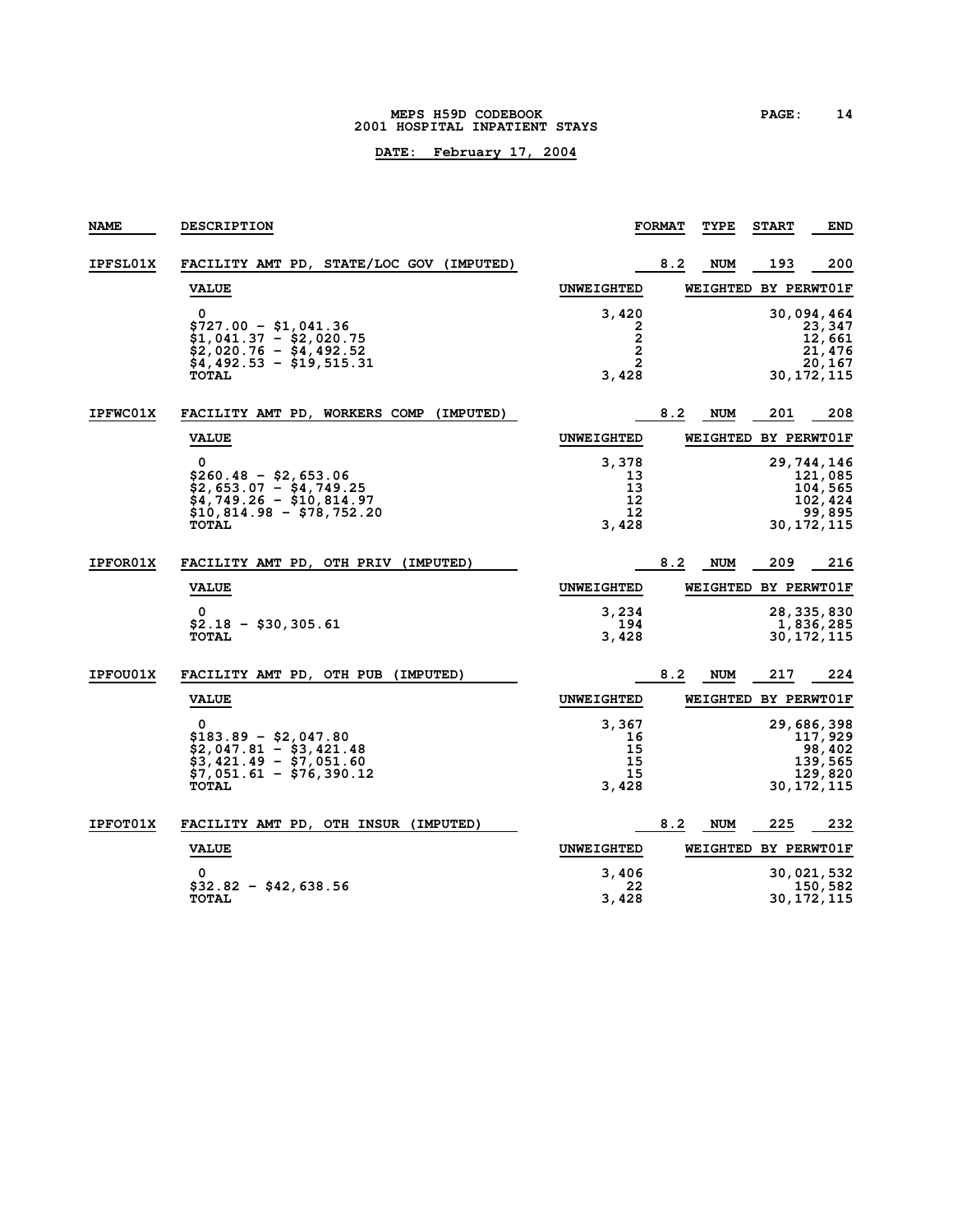#### **MEPS H59D CODEBOOK PAGE: 15 2001 HOSPITAL INPATIENT STAYS**

| <b>NAME</b>     | <b>DESCRIPTION</b>                                                                                                                                     |                                            | <b>FORMAT</b> | <b>TYPE</b>                 | <b>START</b> | <b>END</b>                                                                     |
|-----------------|--------------------------------------------------------------------------------------------------------------------------------------------------------|--------------------------------------------|---------------|-----------------------------|--------------|--------------------------------------------------------------------------------|
| <b>IPFXP01X</b> | FACILITY SUM PAYMENTS IPFSF01X-IPFOT01X                                                                                                                |                                            | 9.2           | NUM                         | 233          | 241                                                                            |
|                 | <b>VALUE</b>                                                                                                                                           | <b>UNWEIGHTED</b>                          |               | <b>WEIGHTED BY PERWTO1F</b> |              |                                                                                |
|                 | $\Omega$<br>\$5.43 - \$2,164.10<br>\$2,164.11 - \$4,086.40<br>$\frac{1}{2}4,086.41 - \frac{1}{2}7.246.38$<br>\$7,246.39 - \$179,205.36<br><b>TOTAL</b> | 180<br>812<br>812<br>812<br>812<br>3,428   |               |                             |              | 1,512,046<br>6,736,079<br>7,190,683<br>7,363,897<br>7,369,410<br>30, 172, 115  |
| <b>IPFTC01X</b> | TOTAL FACILITY CHARGE (IMPUTED)                                                                                                                        |                                            | 9.2           | NUM                         | 242          | 250                                                                            |
|                 | <b>VALUE</b>                                                                                                                                           | <b>UNWEIGHTED</b>                          |               | WEIGHTED BY PERWT01F        |              |                                                                                |
|                 | 0<br>\$8.97 - \$4,320.95<br>$$4,320.96 - $8,087.59$<br>$$8,087.60 - $16,062.45$<br>\$16,062.46 - \$389,869.23<br><b>TOTAL</b>                          | 23<br>852<br>851<br>851<br>851<br>3,428    |               |                             |              | 272, 411<br>7,281,429<br>7,430,286<br>7,646,615<br>7,541,373<br>30,172,115     |
| <b>IPDSF01X</b> | DOCTOR AMOUNT PD, FAMILY (IMPUTED)                                                                                                                     |                                            | 7.2           | <b>NUM</b>                  | 251          | 257                                                                            |
|                 | <b>VALUE</b>                                                                                                                                           | <b>UNWEIGHTED</b>                          |               | WEIGHTED BY PERWT01F        |              |                                                                                |
|                 | $\Omega$<br>$$0.01 - $30.00$<br>\$30.01 - \$89.19<br>$$89.20 - $288.24$<br>$$288.25 - $9,658.05$<br><b>TOTAL</b>                                       | 2,619<br>206<br>199<br>203<br>201<br>3,428 |               |                             |              | 22,938,009<br>1,901,545<br>1,926,978<br>1,855,398<br>1,550,185<br>30,172,115   |
| <b>IPDMR01X</b> | DOCTOR AMOUNT PD, MEDICARE (IMPUTED)                                                                                                                   |                                            | 8.2           | NUM                         | 258          | 265                                                                            |
|                 | <b>VALUE</b>                                                                                                                                           | <b>UNWEIGHTED</b>                          |               | WEIGHTED BY PERWT01F        |              |                                                                                |
|                 | $\Omega$<br>$$7.39 - $230.00$<br>$$230.01 - $485.46$<br>$$485.47 - $1,168.95$<br>\$1,168.96 - \$16,391.94<br><b>TOTAL</b>                              | 2,246<br>296<br>295<br>297<br>294<br>3,428 |               |                             |              | 19,235,883<br>2,695,449<br>2,758,051<br>2,828,904<br>2,653,827<br>30,172,115   |
| IPDMD01X        | DOCTOR AMOUNT PAID, MEDICAID (IMPUTED)                                                                                                                 |                                            | 7.2           | <b>NUM</b>                  | 266          | 272                                                                            |
|                 | <b>VALUE</b>                                                                                                                                           | <b>UNWEIGHTED</b>                          |               | WEIGHTED BY PERWT01F        |              |                                                                                |
|                 | 0<br>$$1.40 - $76.93$<br>$$76.94 - $219.42$<br>$$219.43 - $642.46$<br>\$642.47 - \$5,634.34<br><b>TOTAL</b>                                            | 2,820<br>153<br>151<br>152<br>152<br>3,428 |               |                             |              | 25,748,234<br>1,228,174<br>1,156,883<br>1,007,306<br>1,031,518<br>30, 172, 115 |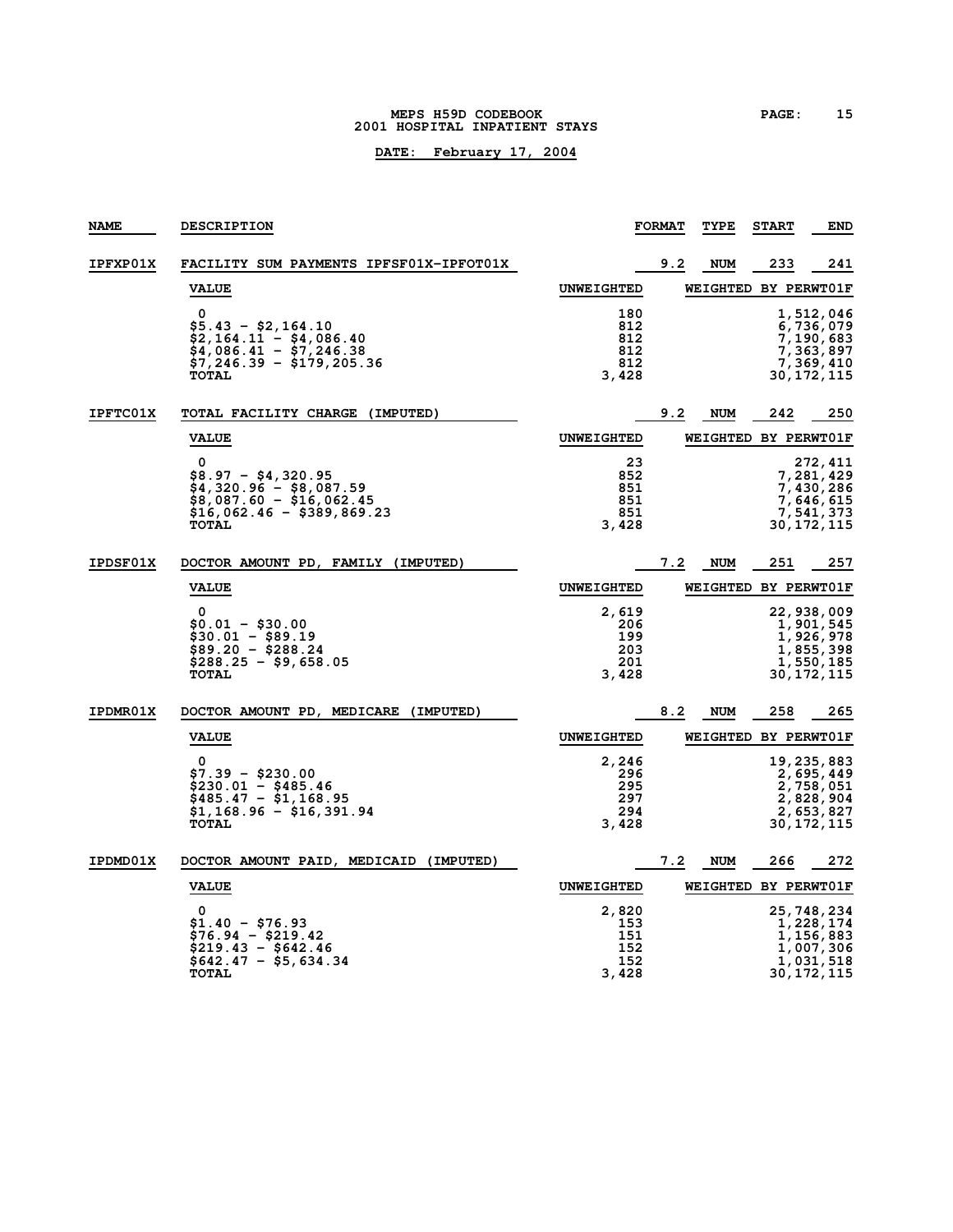#### **MEPS H59D CODEBOOK PAGE: 16 2001 HOSPITAL INPATIENT STAYS**

| <b>NAME</b>     | <b>DESCRIPTION</b>                                                                                                 |                                            | <b>FORMAT</b> | TYPE                 | <b>START</b> | <b>END</b>                                                                       |
|-----------------|--------------------------------------------------------------------------------------------------------------------|--------------------------------------------|---------------|----------------------|--------------|----------------------------------------------------------------------------------|
| IPDPV01X        | DOCTOR AMT PD, PRIV INSUR (IMPUTED)                                                                                |                                            | 8.2           | NUM                  | 273          | 280                                                                              |
|                 | <b>VALUE</b>                                                                                                       | <b>UNWEIGHTED</b>                          |               | WEIGHTED BY PERWT01F |              |                                                                                  |
|                 | 0<br>\$0.72 - \$152.50<br>\$152.51 - \$527.50<br>$$527.51 - $1,510.00$<br>\$1,510.01 - \$28,429.16<br><b>TOTAL</b> | 1,798<br>408<br>407<br>408<br>407<br>3,428 |               |                      |              | 14, 379, 773<br>4,018,207<br>3,901,084<br>3,924,839<br>3,948,212<br>30, 172, 115 |
| <b>IPDVA01X</b> | DOCTOR AMOUNT PD, VETERANS (IMPUTED)                                                                               |                                            | 7.2           | NUM                  | 281          | 287                                                                              |
|                 | <b>VALUE</b>                                                                                                       | <b>UNWEIGHTED</b>                          |               | <b>WEIGHTED</b>      |              | BY PERWT01F                                                                      |
|                 | 0<br>$$0.62 - $38.45$<br>$$38.46 - $99.88$<br>$$99.89 - $320.75$<br>\$320.76 - \$8,302.70                          | 3,396<br>8<br>8<br>8<br>8                  |               |                      |              | 29,834,286<br>83,261<br>84,440<br>93,354<br>76,774                               |
|                 | <b>TOTAL</b>                                                                                                       | 3,428                                      |               |                      |              | 30, 172, 115                                                                     |
| <b>IPDTR01X</b> | (IMPUTED)<br>DOCTOR AMOUNT PD,<br><b>TRICARE</b>                                                                   |                                            | 7.2           | <b>NUM</b>           | 288          | 294                                                                              |
|                 | <b>VALUE</b>                                                                                                       | <b>UNWEIGHTED</b>                          |               | WEIGHTED BY PERWT01F |              |                                                                                  |
|                 | 0<br>\$33.15 - \$135.20<br>$$135.21 - $285.33$<br>$$285.34 - $1,125.37$<br>$$1,125.38 - $2,342.41$<br><b>TOTAL</b> | 3,412<br>4<br>4<br>4<br>4<br>3,428         |               |                      |              | 29, 999, 496<br>48,746<br>41,004<br>28,379<br>54,490<br>30, 172, 115             |
| <b>IPDOF01X</b> | DOCTOR AMT PD, OTH FEDERAL (IMPUTED)                                                                               |                                            | 5.2           | <b>NUM</b>           | 295          | 299                                                                              |
|                 | <b>VALUE</b>                                                                                                       | <b>UNWEIGHTED</b>                          |               | WEIGHTED BY PERWT01F |              |                                                                                  |
|                 | 0<br>\$50.33<br><b>TOTAL</b>                                                                                       | 3,427<br>ı<br>3,428                        |               |                      |              | 30, 161, 149<br>10,966<br>30, 172, 115                                           |
| <b>IPDSL01X</b> | DOCTOR AMT PD, STATE/LOC GOV (IMPUTED)                                                                             |                                            | 6.2           | <b>NUM</b>           | 300          | 305                                                                              |
|                 | <b>VALUE</b>                                                                                                       | <b>UNWEIGHTED</b>                          |               | WEIGHTED             |              | BY PERWT01F                                                                      |
|                 | 0<br>$$2.10 - $46.14$<br>\$46.15 - \$159.17<br>\$159.18 - \$321.72<br>$$321.73 - $992.00$<br><b>TOTAL</b>          | 3,411<br>5<br>4<br>4<br>4<br>3,428         |               |                      |              | 30,026,672<br>41,843<br>39,217<br>30,813<br>33,569<br>30, 172, 115               |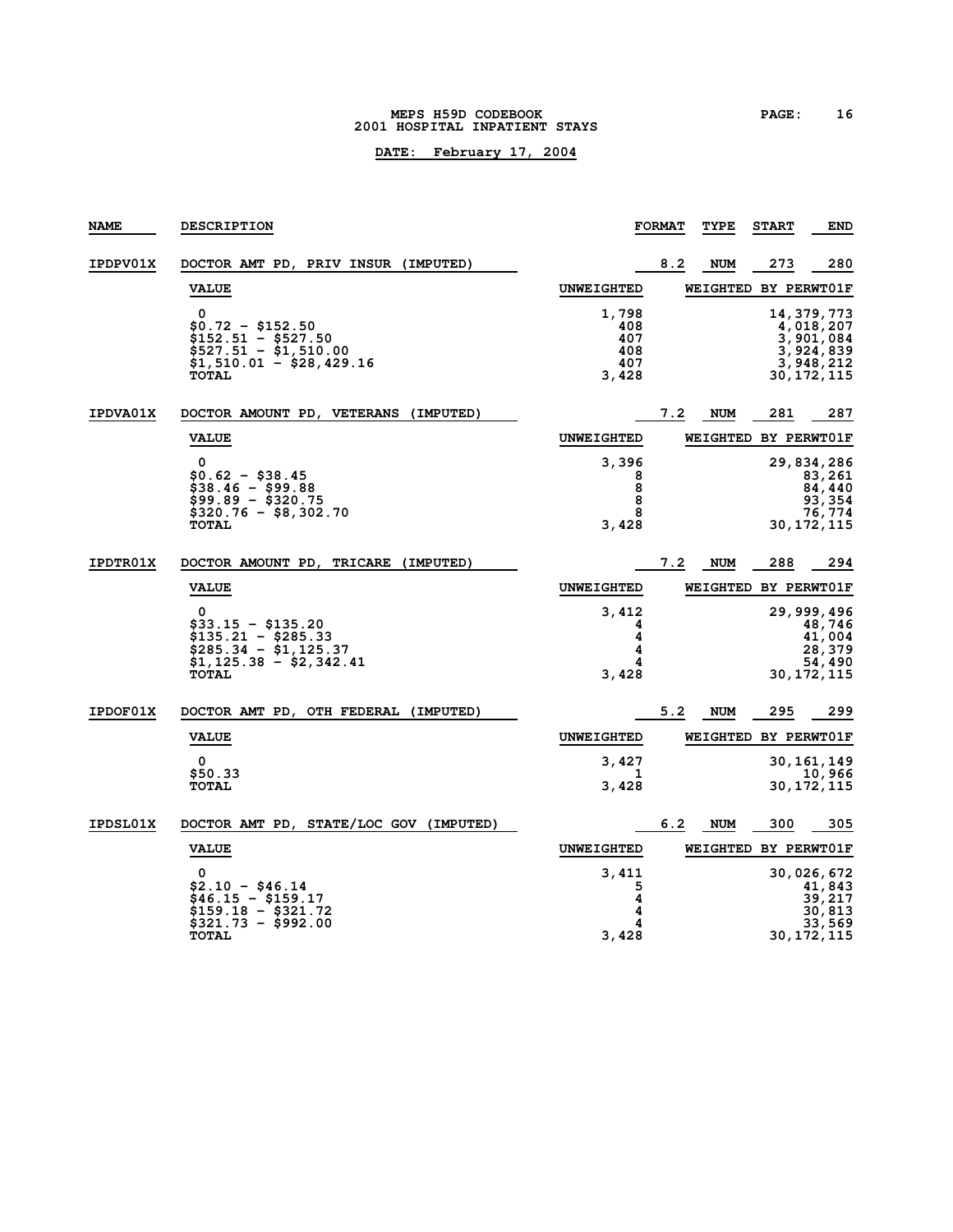#### **MEPS H59D CODEBOOK PAGE: 17 2001 HOSPITAL INPATIENT STAYS**

| <b>NAME</b>     | <b>DESCRIPTION</b>                                                                                                      |                                          | <b>FORMAT</b> | TYPE       | <b>START</b>         | <b>END</b>                                                                    |
|-----------------|-------------------------------------------------------------------------------------------------------------------------|------------------------------------------|---------------|------------|----------------------|-------------------------------------------------------------------------------|
| <b>IPDWC01X</b> | DOCTOR AMOUNT PD, WORKERS COMP (IMPUTED)                                                                                |                                          | 7.2           | NUM        | 306                  | 312                                                                           |
|                 | <b>VALUE</b>                                                                                                            | <b>UNWEIGHTED</b>                        |               |            | WEIGHTED BY PERWT01F |                                                                               |
|                 | 0<br>\$142.81 - \$888.49<br>$$888.50 - $1,160.00$<br>$$1,160.01 - $2,986.17$<br>$$2,986.18 - $7,898.98$<br><b>TOTAL</b> | 3,407<br>6<br>5<br>5<br>5<br>3,428       |               |            |                      | 29, 987, 652<br>48,098<br>34,237<br>42,456<br>59,671<br>30, 172, 115          |
| <b>IPDOR01X</b> | DOCTOR AMT PD, OTH PRIVATE (IMPUTED)                                                                                    |                                          | 8.2           | <b>NUM</b> | 313                  | 320                                                                           |
|                 | <b>VALUE</b>                                                                                                            | <b>UNWEIGHTED</b>                        |               |            | WEIGHTED BY PERWT01F |                                                                               |
|                 | 0<br>$$1.48 - $63.12$<br>$$63.13 - $201.69$<br>$$201.70 - $480.82$<br>$$480.83 - $18,791.00$<br><b>TOTAL</b>            | 3,128<br>75<br>76<br>75<br>74<br>3,428   |               |            |                      | 27,696,290<br>652,719<br>642,928<br>646,846<br>533,332<br>30, 172, 115        |
| IPDOU01X        | DOCTOR AMT PD, OTH PUB (IMPUTED)                                                                                        |                                          | 7.2           | <b>NUM</b> | 321                  | 327                                                                           |
|                 | <b>VALUE</b>                                                                                                            | <b>UNWEIGHTED</b>                        |               |            | WEIGHTED BY PERWT01F |                                                                               |
|                 | 0<br>\$2.36 - \$62.40<br>\$62.41 - \$214.41<br>$$214.42 - $770.17$<br>\$770.18 - \$3,980.21<br><b>TOTAL</b>             | 3,345<br>21<br>21<br>21<br>20<br>3,428   |               |            |                      | 29,514,066<br>204, 240<br>165,472<br>146,583<br>141,754<br>30, 172, 115       |
| <b>IPDOT01X</b> | DOCTOR AMT PD, OTH INSUR (IMPUTED)                                                                                      |                                          | 7.2           | NUM        | 328                  | 334                                                                           |
|                 | <b>VALUE</b>                                                                                                            | <b>UNWEIGHTED</b>                        |               |            | WEIGHTED BY PERWTO1F |                                                                               |
|                 | 0<br>\$129.86 - \$2,147.36<br><b>TOTAL</b>                                                                              | 3,421<br>7<br>3,428                      |               |            |                      | 30, 118, 689<br>53,426<br>30,172,115                                          |
| IPDXP01X        | DOCTOR SUM PAYMENTS IPDSF01X-IPDOT01X                                                                                   |                                          | 8.2           | <b>NUM</b> | 335                  | 342                                                                           |
|                 | <b>VALUE</b>                                                                                                            | <b>UNWEIGHTED</b>                        |               |            | WEIGHTED BY PERWT01F |                                                                               |
|                 | 0<br>\$3.77 - \$293.00<br>\$293.01 - \$723.21<br>\$723.22 - \$1,661.62<br>$$1,661.63 - $32,663.72$<br><b>TOTAL</b>      | 501<br>733<br>731<br>732<br>731<br>3,428 |               |            |                      | 4,194,197<br>6,452,586<br>6,250,845<br>6,516,627<br>6,757,858<br>30, 172, 115 |